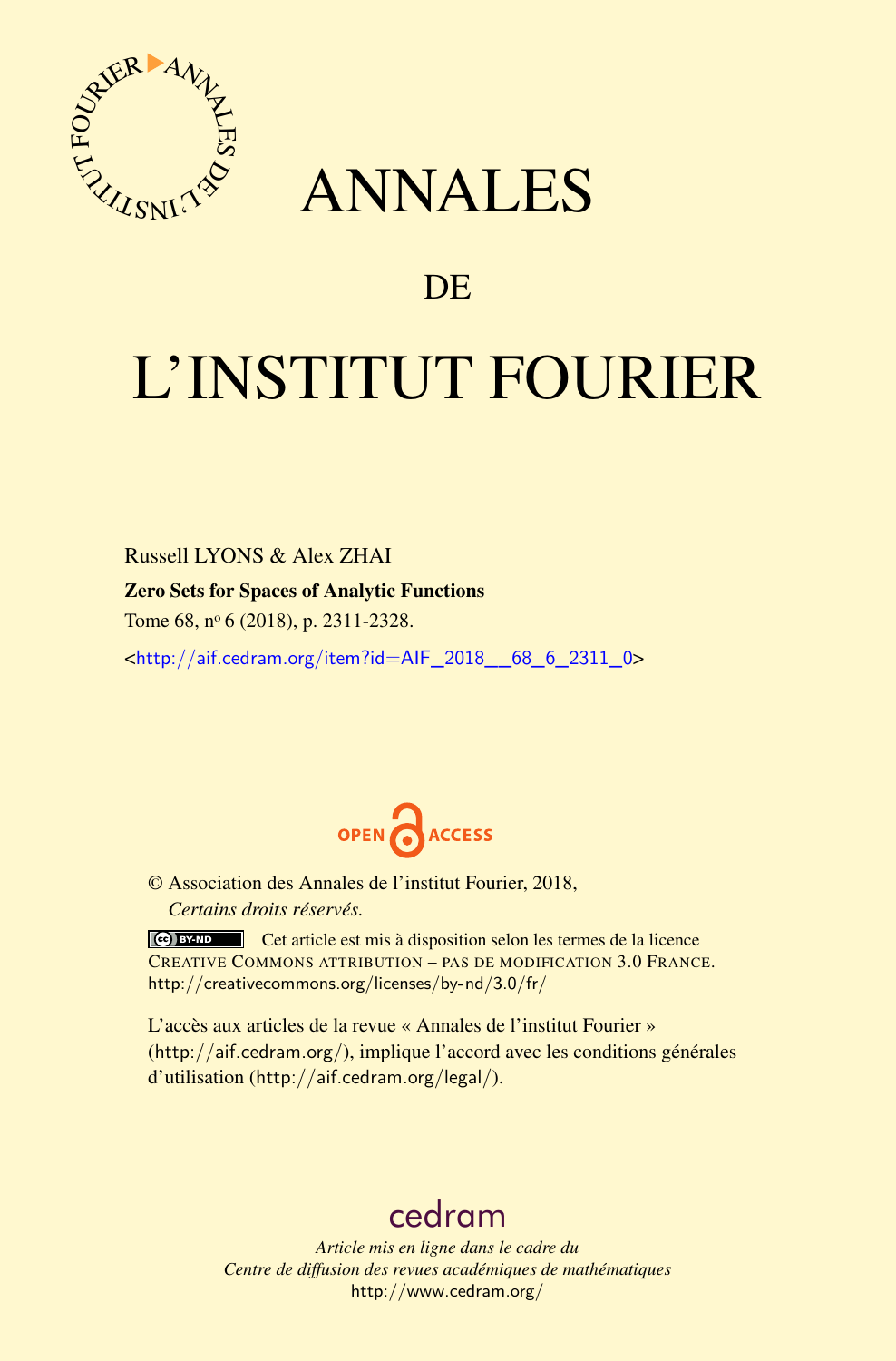#### ZERO SETS FOR SPACES OF ANALYTIC FUNCTIONS

**by Russell LYONS & Alex ZHAI (\*)**

ABSTRACT. — We show that under mild conditions, a Gaussian analytic function  $F$  that a.s. does not belong to a given weighted Bergman space or Bargmann– Fock space has the property that a.s. no non-zero function in that space vanishes where  $\bf{F}$  does. This establishes a conjecture of Shapiro [\[21\]](#page-17-0) on Bergman spaces and allows us to resolve a question of Zhu [\[24\]](#page-17-1) on Bargmann–Fock spaces. We also give a similar result on the union of two (or more) such zero sets, thereby establishing another conjecture of Shapiro [\[21\]](#page-17-0) on Bergman spaces and allowing us to strengthen a result of Zhu [\[24\]](#page-17-1) on Bargmann–Fock spaces.

Résumé. — On montre que sous des conditions faibles, une fonction analytique gaussienne *F* qui n'appartient pas p.s. à un espace pondéré de Bergman ou de Bargmann–Fock donné a p.s. la propriété qu'il n'existe pas de fonction nonnulle dans cette espace qui s'annule où *F* s'annule. Ceci démontre une conjecture de Shapiro [\[21\]](#page-17-0) sur les espaces de Bergman et nous permet de résoudre une question de Zhu [\[24\]](#page-0-0) sur les espaces de Bargmann–Fock. On donne aussi un résultat similaire sur la réunion de deux (ou plus) tels ensembles de zéros, montrant ainsi une autre conjecture de Shapiro [\[21\]](#page-17-0) sur les espaces de Bergman et nous permettant de renforcer un résultat de Zhu [\[24\]](#page-0-0) sur les espaces de Bargmann–Fock.

#### **1. Introduction**

Zeros of Gaussian analytic functions were originally studied by Paley and Wiener [\[13\]](#page-17-2), Kac  $[7, 8]$  $[7, 8]$  $[7, 8]$ , and Rice [\[15,](#page-17-3) [16\]](#page-17-4). Since then, many more mathematicians and physicists have been interested in such zero sets. For some of the history, see [\[22\]](#page-17-5) and [\[6\]](#page-16-2). Those sources also give surveys of certain aspects of zero sets of Gaussian analytic functions as random objects. The topic of the present paper, however, is not mainly zero sets of Gaussian analytic functions as random objects, but as tools to understand zero

Keywords: Bergman, Bargmann, Fock, Gaussian, random.

<sup>2010</sup> Mathematics Subject Classification: 30H20, 30B20, 30C15, 60G15.

<sup>(\*)</sup> R.L. partially supported by the National Science Foundation under grant DMS-1612363. A.Z. supported by a Stanford Graduate Fellowship. Part of this work was done while both authors were visiting Microsoft Research, Redmond.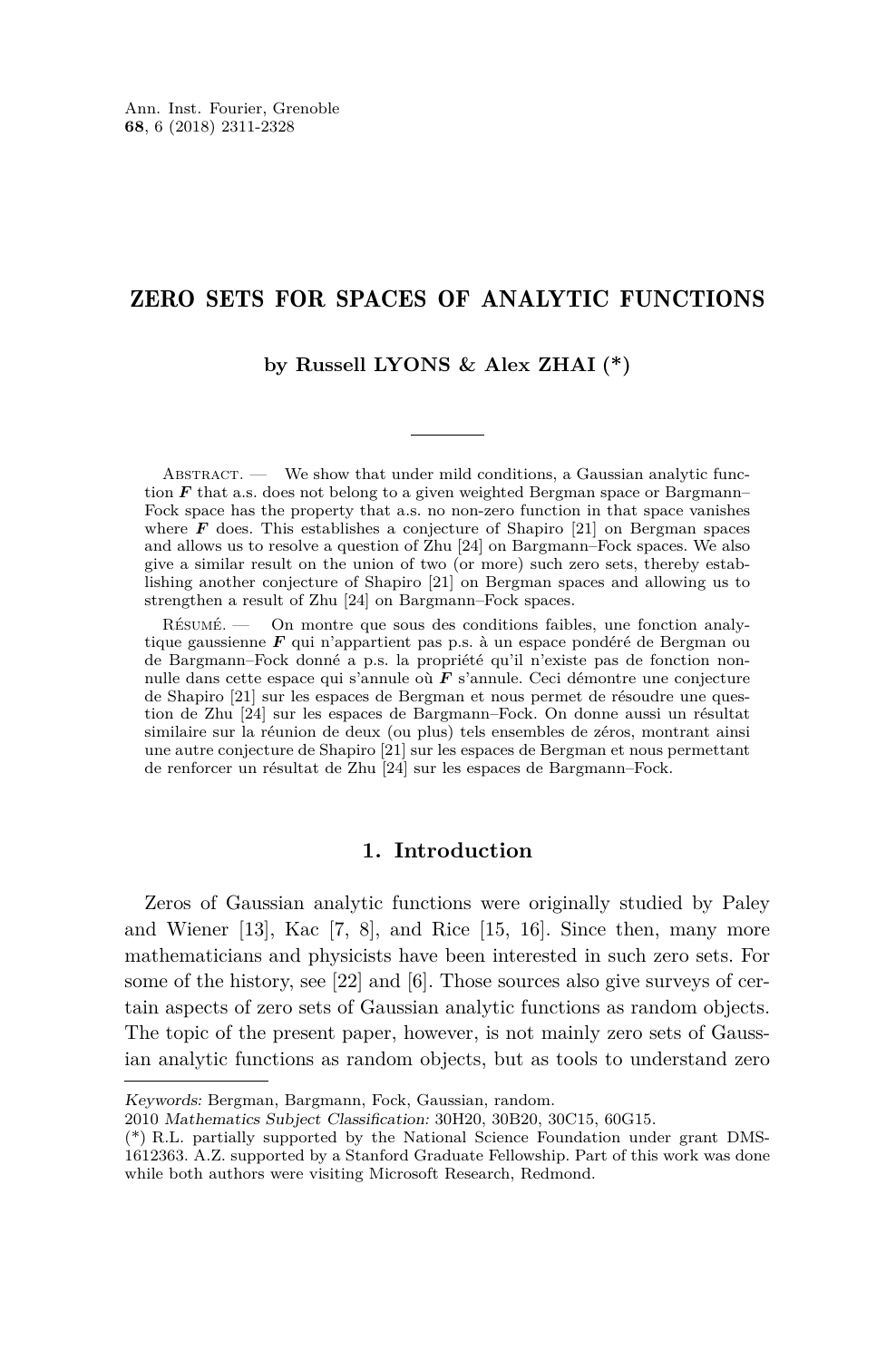sets in standard spaces of analytic functions. In particular, we consider the (weighted) Bergman spaces in the unit disk and the (weighted) Bargmann– Fock spaces in the entire plane, for which we give a unified treatment. In Subsection [1.1,](#page-6-0) we give a brief history of what is known for zero sets of functions in these spaces, focused on results relevant to ours. More can be found in Chapter 4 of [\[4\]](#page-16-3) and Chapter 4 of [\[3\]](#page-16-4), which are devoted to zero sets of Bergman spaces, and Chapter 5 of [\[25\]](#page-17-6), which is devoted to zero sets of Bargmann–Fock spaces.

Let  $\mu$  be a finite measure on  $(0, \infty)$ , not identically 0. Write  $r_{\mu}$  := inf{*r*;  $\mu(r, \infty) = 0$ } ∈ (0, ∞), and assume that  $\mu(\{r_{\mu}\}) = 0$ . For  $p \in$  $(0, \infty)$ , write  $A^p(\mu)$  for the set of analytic functions  $f$  defined for  $|z| < r_\mu$ that satisfy

$$
\int_0^{r_{\mu}} \int_0^1 \left| f(re^{2\pi i\theta})\right|^p \, \mathrm{d}\theta \, \mathrm{d}\mu(r) < \infty.
$$

When  $r_{\mu} = 1$ , these spaces are referred to as weighted Bergman spaces, whereas when  $r_{\mu} = \infty$ , they are called weighted Bargmann–Fock spaces. Clearly all spaces  $A^p(\mu)$  when  $r_\mu$  is finite are isomorphic to weighted Bergman spaces. Denote the unit disk by  $\mathbb{D} := \{z : |z| < 1\}$ . The unweighted Bergman spaces  $A^p(\mathbb{D})$  correspond to  $d\mu(r) = 2r \mathbb{1}_{[0,1]}(r) dr$ . The most-studied weights are  $d\mu(r) = 2(1 - r^2)^{\alpha} \mathbb{1}_{[0,1]}(r) dr \ (\alpha > -1)$ , in which case the corresponding Bergman spaces are denoted  $A^p_\alpha(\mathbb{D})$ . By contrast, the most-studied Bargmann–Fock spaces are defined differently, with  $\mu$  depending on *p*, namely,  $d\mu(r) = p\alpha r e^{-p\alpha r^2/2} dr$  ( $\alpha > 0$ ), in which case the corresponding Bargmann–Fock spaces are denoted  $B^p_\alpha(\mathbb{C})$ . An older definition of  $B^p_\alpha(\mathbb{C})$  was used by [\[24\]](#page-17-1), where  $\mu$  did not depend on  $p$ ; in our notation, this was the space  $B_{2\alpha/p}^p(\mathbb{C})$ . By [\[25,](#page-17-6) Theorem 2.10],  $B_{\alpha}^p(\mathbb{C}) \subsetneq B_{\alpha}^q(\mathbb{C})$ for  $0 < p < q < \infty$ .

A standard complex Gaussian random variable is one whose density with respect to Lebesgue measure on  $\mathbb{C}$  is  $z \mapsto e^{-|z|^2}/\pi$ . We always consider the zero set  $Z(f)$  of an analytic function f as a multiset or a sequence, where each zero *w* is listed with its multiplicity, which is  $m$  if  $z \mapsto f(z)/(z-w)^m$ is analytic and does not vanish at *w*.

Our main result is the following.

<span id="page-2-0"></span>THEOREM 1.1. — Let  $\mu$  be a finite measure on  $(0, \infty)$  with  $\mu({r_u}) = 0$ . Let  $p \in (0, \infty)$ . Suppose that  $a_n \geq 0$  satisfy  $\limsup_{n \to \infty} a_n^{1/n} < \infty$  and  $r \mapsto \sum_{n=0}^{\infty} a_n^2 r^{2n} \notin L^{p/2}(\mu)$ . Let  $\boldsymbol{F}(z) := \sum_{n=0}^{\infty} a_n \zeta_n z^n$  for  $|z| < r_{\mu}$ , where *ζ<sup>n</sup>* are independent complex Gaussian random variables. Then a.s. the only analytic function  $f \in A^p(\mu)$  with  $Z(f) \supseteq Z(\mathbf{F})$  is  $f \equiv 0$ .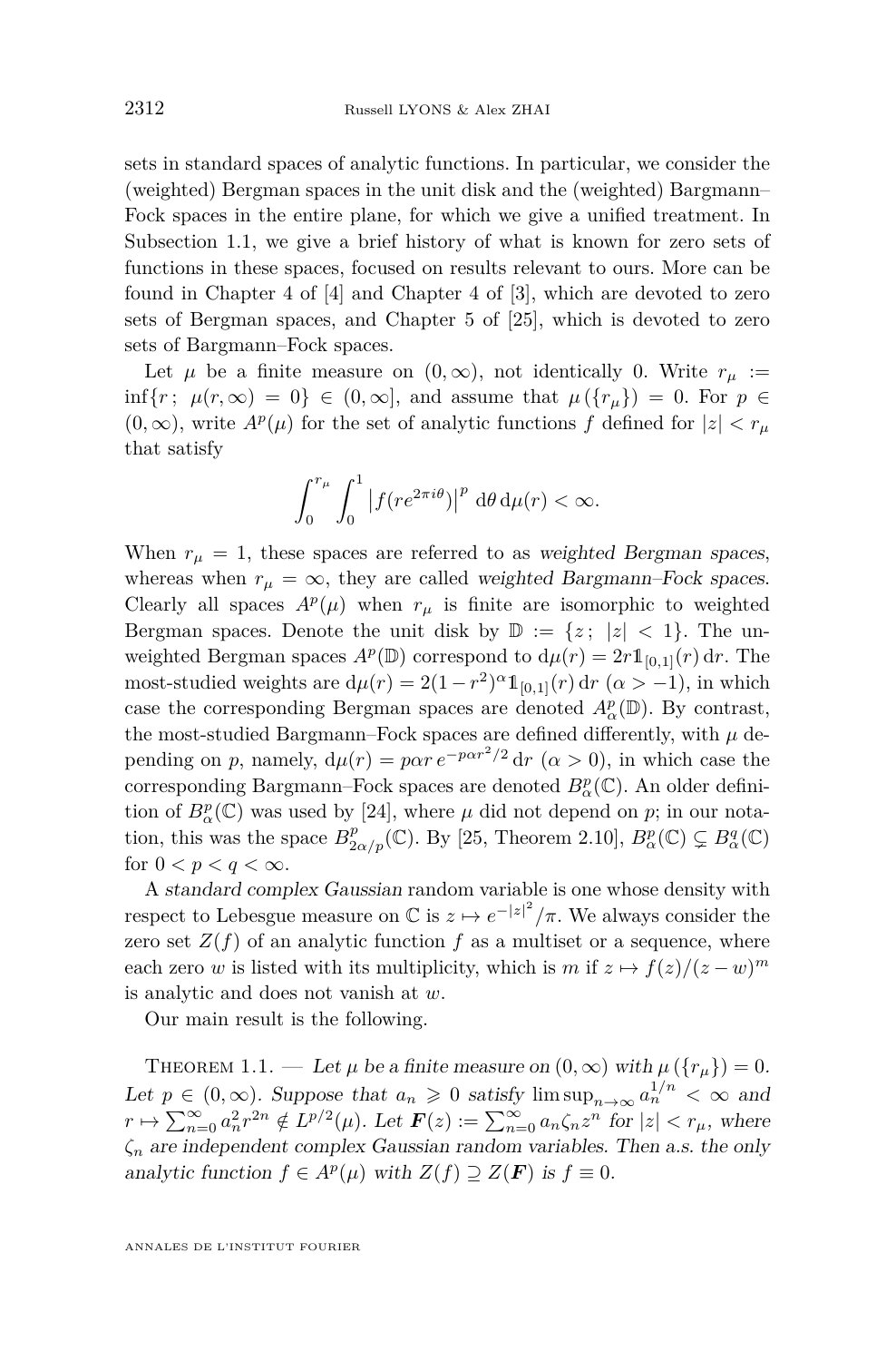Note that if  $r \mapsto \sum_{n=0}^{\infty} a_n^2 r^{2n} \notin L^{p/2}(\mu)$  for all  $p > p_0$ , then by considering a countable set of  $p > p_0$ , we may conclude that a.s. for all  $p > p_0$ , the only analytic function  $f \in A^p(\mu)$  with  $Z(f) \supseteq Z(\mathbf{F})$  is  $f \equiv 0$ .

The following corollary, in the special case where  $\mu_1 = \mu_2$ , was known for Bergman spaces [\[5\]](#page-16-5). The corollary follows from Theorem [1.1](#page-2-0) and [\(1.7\)](#page-10-0).

<span id="page-3-2"></span>COROLLARY 1.2. — Let  $R \in (0,\infty]$ . Let  $\mu_i$   $(i=1,2)$  be finite measures with  $r_{\mu_i} = R$ . Let  $p_i \in (0, \infty)$   $(i = 1, 2)$ . Suppose that there exist  $a_n \geq 0$ that satisfy  $\limsup_{n\to\infty} a_n^{1/n} < \infty$  and  $r \mapsto \sum_{n=0}^{\infty} a_n^2 r^{2n} \in L^{p_1/2}(\mu_1)$  $L^{p_2/2}(\mu_2)$ . Then there is a function  $f \in A^{p_1}(\mu_1)$  such that the only  $g \in$  $A^{p_2}(\mu_2)$  with  $Z(g) \supseteq Z(f)$  is  $g \equiv 0$ .

We will actually prove a quantitative version of Theorem [1.1.](#page-2-0) Write  $A(\mu)$ for the set of functions that are analytic in  $\{z; |z| < r_{\mu}\}$ . For  $s \leq r_{\mu}$  and *f* ∈ *A*( $\mu$ ), write *Z*<sub>*s*</sub>(*f*) for the multiset of *z* with *f*(*z*) = 0 and 0 < |*z*| < *s*. Denote

$$
||f||_{A^p(\mu,s)} := \left(\int_0^s \int_0^1 |f(re^{2\pi i\theta})|^p \, d\theta \, d\mu(r)\right)^{1/p}
$$

We also abbreviate

$$
||f||_{A^p(\mu)} := ||f||_{A^p(\mu, r_\mu)}.
$$

Given a sequence  $\langle a_n; n \geq 0 \rangle$ , write  $a^{(r)}$  for the sequence  $\langle a_n r^n; n \geq 0 \rangle$ and  $||a^{(r)}||_2$  for its  $\ell^2$ -norm.

<span id="page-3-0"></span>THEOREM 1.3. — Let  $a_n \geq 0$  satisfy  $R^{-1} := \limsup_{n \to \infty} a_n^{1/n} < \infty$  and  $a_0 \neq 0$ . Let  $\mathbf{F}(z) := \sum_{n=0}^{\infty} a_n \zeta_n z^n$  for  $|z| < R$ , where  $\zeta_n$  are independent complex Gaussian random variables. Then for all finite measures  $\mu$  with  $r_{\mu} = R$  and  $\mu(\lbrace R \rbrace) = 0$ , all  $p \in (0, \infty)$ , and all  $s \in (0, R]$ ,

<span id="page-3-1"></span>
$$
(1.1) \t\mathbf{E}\left[\max\left\{\frac{|f(0)|}{\|f\|_{A^p(\mu,s)}}\,;\,0\neq f\in A(\mu),\,Z(f)\supset Z_s(\mathbf{F})\right\}\right] \leq \frac{\sqrt{\pi} a_0}{\left(\int_0^s \|a^{(r)}\|_2^p d\mu(r)\right)^{1/p}}.
$$

Proof of Theorem [1.1](#page-2-0) from Theorem [1.3.](#page-3-0) — Consider  $0 \neq f \in A(\mu)$ with  $Z(\mathbf{F}) \subset Z(f)$ ; we will show that  $||f||_{A^p(\mu)} = \infty$ .

Without loss of generality, we may shift the indices of the  $a_n$  so that  $a_0 \neq 0$ , since this does not affect the condition  $\|a^{(r)}\|_2 \notin L^p(\mu)$ , and it does not change  $Z_R(\mathbf{F})$ . Thus, Theorem [1.3](#page-3-0) applies.

If  $f(0) \neq 0$ , then the result follows directly from [\(1.1\)](#page-3-1) by taking  $s = R$ . Otherwise, we may reduce to this case: Let *m* denote the order of vanishing of *f* at 0, and let  $g(z) := f(z)/z^m$ , so that  $g \in A(\mu)$  and  $g(0) \neq 0$ . We then

TOME 68 (2018), FASCICULE 6

*.*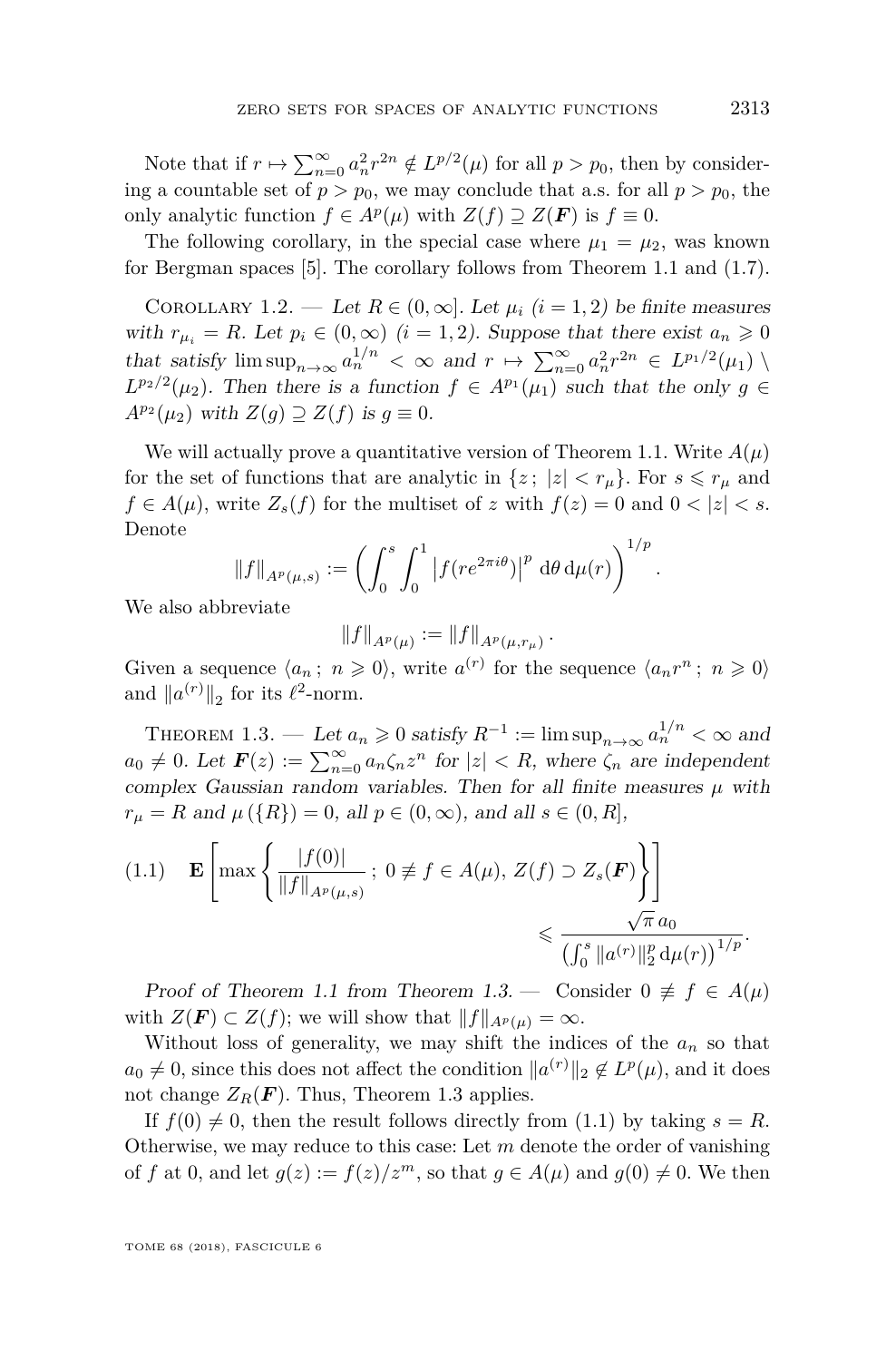have  $Z(g) \supset Z_R(F)$ , from which we conclude that  $||g||_{A^p(u)} = \infty$ . This clearly implies that also  $||f||_{A^p(u)} = \infty$ , as desired.

We also establish the following theorem, which relates to unions of zero sets in the special case  $b \equiv -1$  upon observing that  $Z(F^N - 1) =$  $\bigcup_{k=0}^{N-1} Z(\bm{F} - e^{2\pi i k/N}).$ 

<span id="page-4-0"></span>THEOREM 1.4. — Let  $\mu$  be a finite measure on  $(0, \infty)$  with  $\mu({r_n}) = 0$ . Let  $p \in (0, \infty)$ . Suppose that  $a_n \geq 0$  satisfy  $\limsup_{n \to \infty} a_n^{1/n} < \infty$  and  $r \mapsto \sum_{n=0}^{\infty} a_n^2 r^{2n} \notin L^{p/2}(\mu)$ . Let  $\boldsymbol{F}(z) := \sum_{n=0}^{\infty} a_n \zeta_n z^n$  for  $|z| < r_{\mu}$ , where  $\zeta_n$  are independent complex Gaussian random variables. Let  $b \in A(\mu)$  and *N* be a positive integer. Then a.s. the only analytic function  $f \in A^{p/N}(\mu)$ with  $Z(f) \supseteq Z(\mathbf{F}^N + b)$  is  $f \equiv 0$ .

This establishes the full conjecture of Shapiro [\[21\]](#page-17-0) and enlarges the set of *b* to which it applies. Since  $Z(F \pm 1)$  are a.s. simple (see [\[14,](#page-17-7) Lemma 28]) and  $Z(F \pm 1)$  are disjoint, we obtain the following corollary.

<span id="page-4-1"></span>COROLLARY 1.5. — Let  $R \in (0,\infty]$ . Let  $\mu_i$   $(i=1,2)$  be finite measures with  $r_{\mu_i} = R$  and  $\mu_i({R}) = 0$ . Let  $p_i \in (0, \infty)$  (*i* = 1, 2). Suppose that there exist  $a_n \geq 0$  that satisfy  $\limsup_{n\to\infty} a_n^{1/n} < \infty$  and  $r \mapsto \sum_{n=0}^{\infty} a_n^2 r^{2n} \in L^{p_1/2}(\mu_1) \setminus L^{p_2/2}(\mu_2)$ . Then there are functions  $f_1, f_2 \in$  $A^{p_1}(\mu_1)$  such that  $Z(f_1) \cap Z(f_2) = \emptyset$  and the only  $g \in A^{p_2/2}(\mu_2)$  with *Z*(*g*) ⊇ *Z*(*f*<sub>1</sub>) ∪ *Z*(*f*<sub>2</sub>) is *g* ≡ 0.

Again, we prove a quantitative version of Theorem [1.4:](#page-4-0)

<span id="page-4-2"></span>THEOREM 1.6. — Let  $a_n \geq 0$  satisfy  $R^{-1} := \limsup_{n \to \infty} a_n^{1/n} < \infty$ . Let  $\mathbf{F}(z) := \sum_{n=0}^{\infty} a_n \zeta_n z^n$  for  $|z| < R$ , where  $\zeta_n$  are independent complex Gaussian random variables. Then for all finite measures  $\mu$  with  $r_{\mu} = R$  and  $\mu({R}) = 0$ , all  $p \in (0, \infty)$ , all  $b \in A(\mu)$ , all positive integers *N*, and all  $s \in (0, R],$ 

$$
\mathbf{E}\left[\max\left\{\frac{|f(0)|^{1/N}}{\|f\|_{A^p(\mu,s)}^{1/N}}; 0 \neq f \in A(\mu), Z(f) \supset Z_s(\mathbf{F}^N + b)\right\}\right] \leq \frac{c}{\left(\int_0^s \|a^{(r)}\|_2^p d\mu(r)\right)^{1/p}},
$$

where

$$
c := \left(a_0^{4N}(2N)! + 4|b(0)|^2 a_0^{2N} N! + |b(0)|^4\right)^{1/4N} \Gamma\left(\frac{2N-1}{4N-1}\right)^{\frac{4N-1}{4N}}.
$$

Therefore, if  $\|a^{(r)}\|_2 \notin L^p(\mu)$ , then a.s. every  $f \in A(\mu)$  with  $Z(f) \supset$  $Z(\mathbf{F}^N + b)$  satisfies  $||f||_{A^p(\mu)} = \infty$ .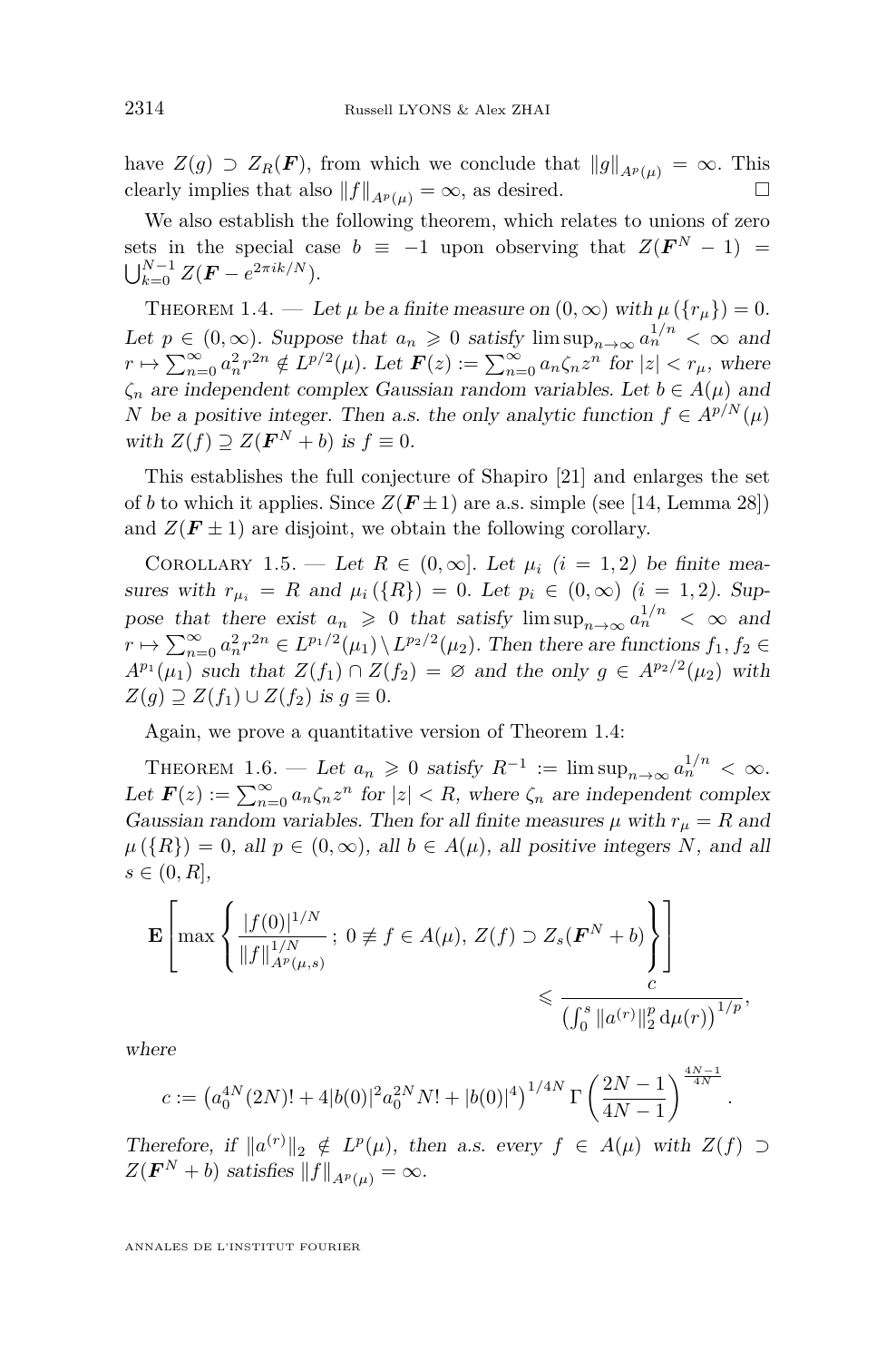Of course, what allows Gaussian series to have these properties is that such series have many zeros. A quantitative form of this property is what lies behind our results. Recall that by the arithmetic mean-geometric mean inequality (or Jensen's inequality) and Jensen's formula, every  $f \in A(\mu)$ with  $f(0) \neq 0$  satisfies

<span id="page-5-0"></span>(1.2)  
\n
$$
||f||_{A^p(\mu)}^p = \int_0^{r_\mu} \int_0^1 |f(re^{2\pi i\theta})|^p d\theta d\mu(r)
$$
\n
$$
\geqslant \int_0^{r_\mu} \exp \int_0^1 \log |f(re^{2\pi i\theta})|^p d\theta d\mu(r)
$$
\n
$$
= \int_0^{r_\mu} |f(0)|^p \prod_{z \in Z(f)} \max \left\{ \frac{r^p}{|z|^p}, 1 \right\} d\mu(r).
$$

In general, this inequality can be very far from an equality; for two simple examples, consider  $f(z) := (1 - z)^{-1}$  and  $p \ge 2$  or  $f(z) := e^{(1-z)^{-1}}$  and all *p*. What we will show, in contrast, is that for  $f = F$ , a.s. finiteness of the right-hand side of [\(1.2\)](#page-5-0) implies a.s. finiteness of the left-hand side and even finiteness of the expectation of the left-hand side. This is reminiscent of Fernique's theorem (Appendix [A\)](#page-15-0), but the functional on the right-hand side does not satisfy the hypotheses of Fernique's theorem. Moreover, Fernique's theorem gives finiteness of a moment defined in terms of the original functional, whereas here, the  $A^p(\mu)$ -norm is, as we just illustrated, not in any way a function of the right-hand side.

<span id="page-5-1"></span>THEOREM 1.7. — Let  $a_n \geq 0$  satisfy  $R^{-1} := \limsup_{n \to \infty} a_n^{1/n} < \infty$  and  $a_0 \neq 0$ . Let  $\mathbf{F}(z) := \sum_{n=0}^{\infty} a_n \zeta_n z^n$  for  $|z| < R$ , where  $\zeta_n$  are independent complex Gaussian random variables. Then for all finite measures  $\mu$  with  $r_{\mu} = R$  and  $\mu(\lbrace R \rbrace) = 0$  and all  $p \in (0, \infty)$ , the following are equivalent:

<span id="page-5-5"></span><span id="page-5-3"></span>\n- (1) 
$$
\int_0^R \exp \int_0^1 \log |F(re^{2\pi i\theta})|^p \, d\theta \, d\mu(r) < \infty \text{ a.s.}
$$
\n- (2)  $\mathbf{E} \left[ \|F\|_{A^p(\mu)}^p \right] < \infty$
\n- (3)  $\mathbf{E} \left[ \int_0^R \exp \int_0^1 \log |F(re^{2\pi i\theta})|^p \, d\theta \, d\mu(r) \right] < \infty$
\n- (4)  $\int_0^R \exp \int_0^1 \log |F(re^{2\pi i\theta})|^p \, d\theta \, d\mu(r) < \infty \text{ with positive probability.}$
\n

<span id="page-5-6"></span><span id="page-5-4"></span>Moreover, for all  $s \in (0, R]$ , (1.3)

<span id="page-5-2"></span>
$$
\mathbf{E}\left[\frac{|\boldsymbol{F}(0)|}{\left(\int_0^s \exp \int_0^1 \log |\boldsymbol{F}(re^{2\pi i\theta})|^p d\theta d\mu(r)\right)^{1/p}}\right] \leqslant \frac{\sqrt{\pi} \Gamma(1+p/2)^{1/p} a_0}{\mathbf{E}\left[\|\boldsymbol{F}\|_{A^p(\mu,s)}^p\right]^{1/p}}.
$$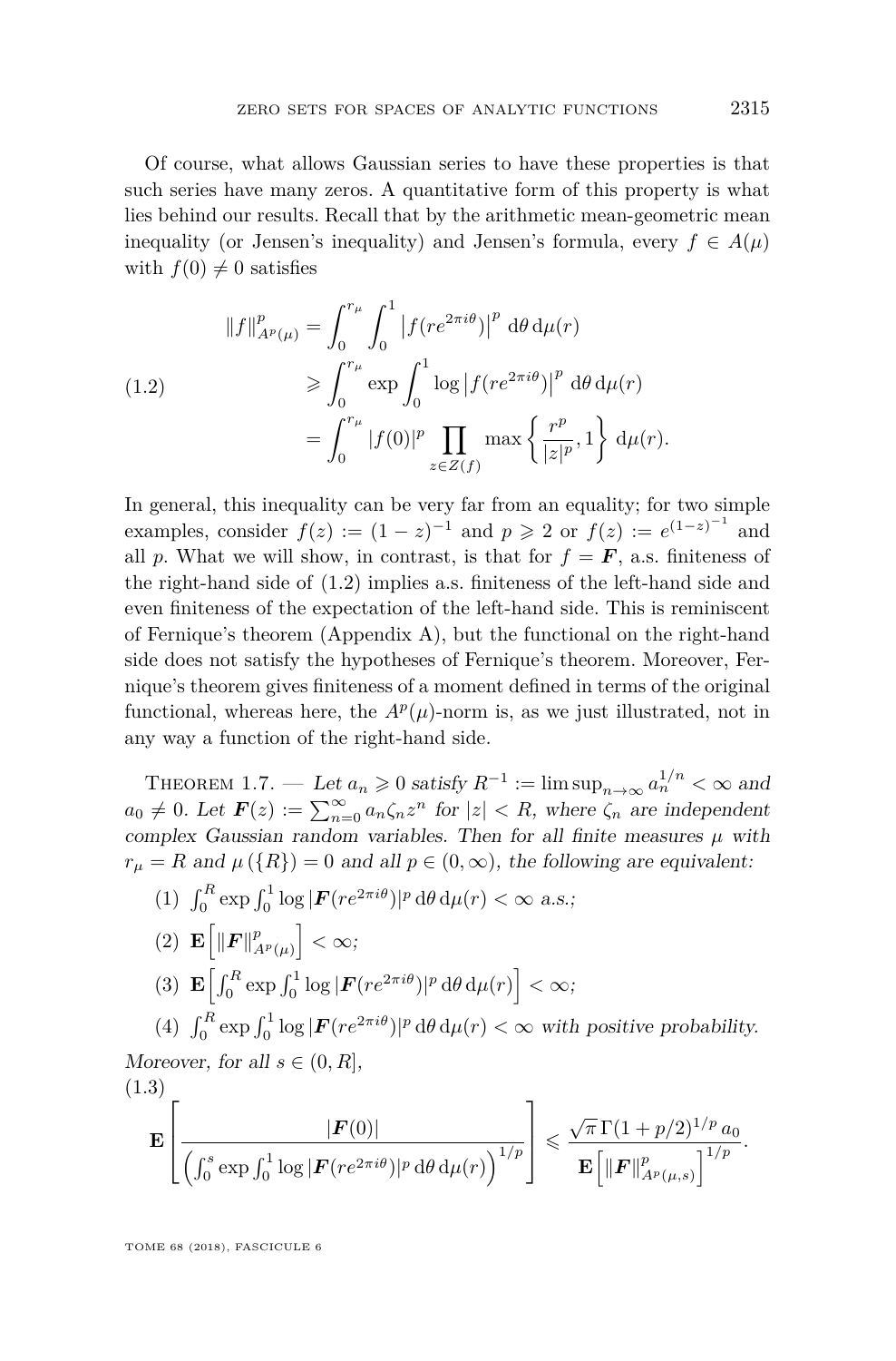The equivalence shown here may be surprising; indeed, in discussing his conjecture, Shapiro [\[21\]](#page-17-0) wrote that the arithmetic mean-geometric mean inequality "seems to give away too much."

#### **1.1. History of Zero Sets**

<span id="page-6-0"></span>Given a collection *A* of analytic functions, say that *Z* is an *A*-zero set if there is some function in *A* whose zero set equals *Z*. There is no geometric characterization known for a set of points in  $\mathbb D$  to be an  $A^p(\mathbb D)$ -zero set, but there are necessary conditions known that are not far from known sufficient conditions. It is also known that no condition depending solely on the moduli of the points can be both necessary and sufficient. For further discussion, let **z** be a countable multiset in D and write

$$
\varphi_{\mathbf{z}}(r):=\sum_{\substack{z\in\mathbf{z},\\|z|\leqslant r}}\left(1-|z|\right).
$$

The situation for zeros of Bergman functions contrasts strongly with that for the Hardy spaces,

$$
H^{p}(\mathbb{D}):=\left\{f\in A^{0}(\mathbb{D})\,;\,\sup_{r<1}\int_{0}^{1}\left|f(re^{2\pi i\theta})\right|^{p}\mathrm{d}\theta<\infty\right\},\,
$$

where for all  $p \in (0, \infty]$ , the Blaschke condition

$$
\varphi_{\mathbf{z}}(1) < \infty
$$

is necessary and sufficient to be an  $H^p(\mathbb{D})$ -zero set. For every  $p \in (0, \infty)$ , the Blaschke condition is sufficient to be an  $A^p(\mathbb{D})$ -zero set (since  $H^p(\mathbb{D}) \subset$  $A^p(\mathbb{D})$ , while the condition

$$
\sum_{z\in\mathbf{z}\setminus\{0\}}\frac{(1-|z|)}{\log^{1+\epsilon}(1-|z|)^{-1}}<\infty
$$

is known to be necessary for every  $\epsilon > 0$  but not for  $\epsilon = 0$  [\[5\]](#page-16-5). On the other hand, if a subset of **z** lies on a line (or in a Stolz angle), then the Blaschke condition for that subset is also necessary for **z** to be an  $A^p(\mathbb{D})$ -zero set [\[19\]](#page-17-8). Combining the preceding results, we deduce that the moduli alone do not determine whether a point set is an  $A^p(\mathbb{D})$ -zero set.

A set *W* is called a set of uniqueness for  $A(\mu)$  if the only  $f \in A(\mu)$ with  $Z(f) \supseteq W$  is  $f \equiv 0$ . Horowitz [\[5\]](#page-16-5) showed that for  $0 < p < q < \infty$ , there exists an  $A^p(\mathbb{D})$ -zero set that is an  $A^q(\mathbb{D})$ -uniqueness set. In fact, he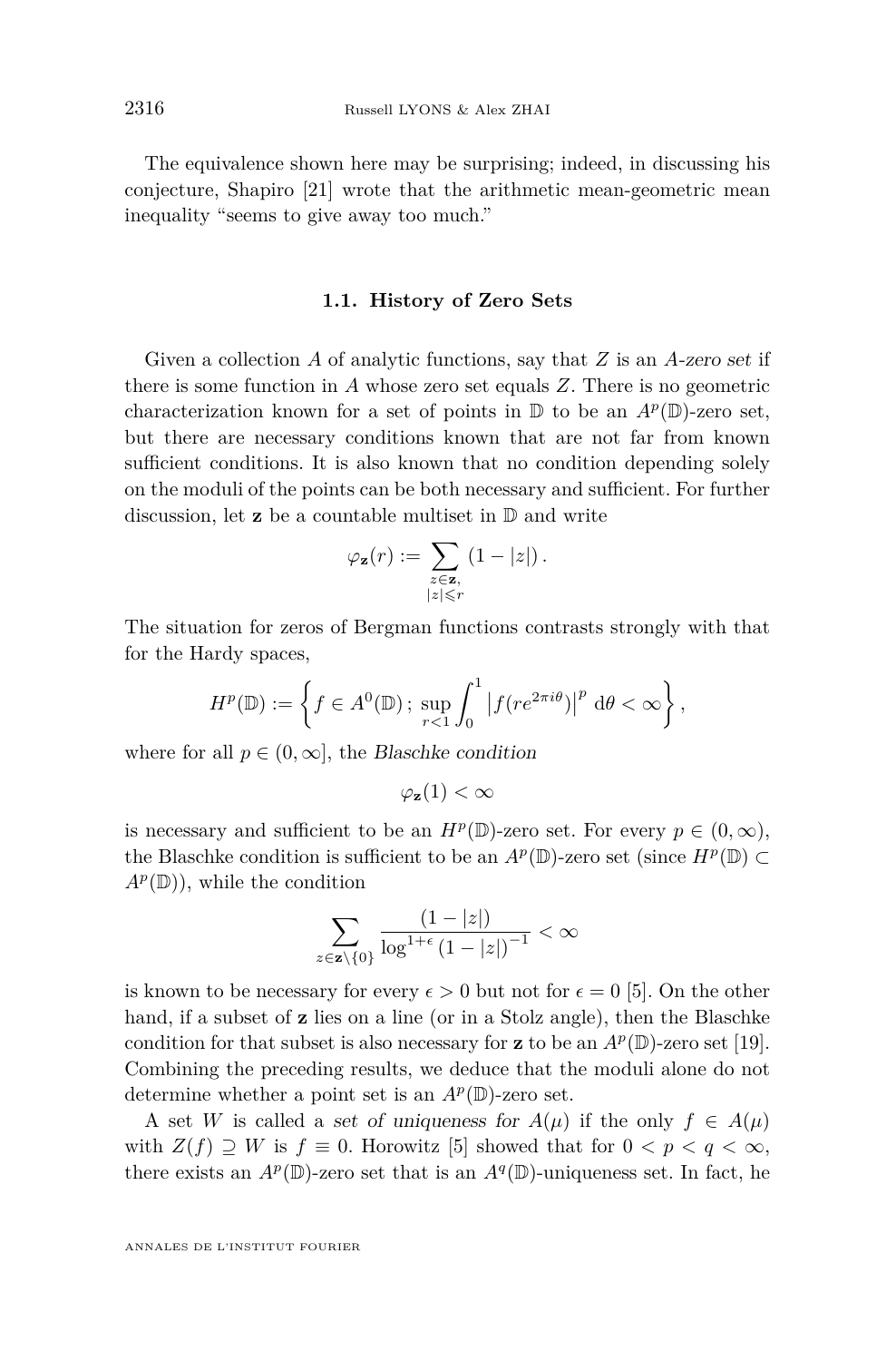showed that if  $f \in A^q(\mathbb{D})$  with zero set  $\langle z_k; k \geq 1 \rangle$  ordered so that  $|z_k|$  is increasing and  $f(0) \neq 0$ , then

(1.4) 
$$
\sup_n n^{-1/q} \prod_{k=1}^n \frac{1}{|z_k|} < \infty,
$$

whereas for every  $p < q$ , there is some  $f \in A^p(\mathbb{D})$  with zero set  $\langle z_k, k \geq 1 \rangle$ ordered so that  $|z_k|$  is increasing and  $f(0) \neq 0$  satisfying

<span id="page-7-0"></span>
$$
\sup_n n^{-1/q} \prod_{k=1}^n \frac{1}{|z_k|} = \infty.
$$

(Since [\(1.4\)](#page-7-0) depends only on the moduli, it is not sufficient to be a zero set.) This distinction among the zero sets for different *p* was refined by Shapiro [\[21\]](#page-17-0): for  $0 < p < \infty$ , there exists  $f \in A^p(\mathbb{D})$  whose zeros are not the zeros of any function in  $A^{p+}(\mathbb{D})$ , where  $A^{p+}(\mathbb{D}) := \bigcup_{q>p} A^q(\mathbb{D})$ .<sup>(1)</sup> Shapiro [\[21\]](#page-17-0) did this by using random (Gaussian) series, as we detail soon.<sup>(2)</sup>

Later works [\[1,](#page-16-6) [10,](#page-17-9) [12\]](#page-17-10) considered random angles for fixed moduli, culminating in the following result.

THEOREM 1.8. — Let  $0 < p < \infty$  and  $z = \langle z_n; n \geq 1 \rangle \subset \mathbb{D}$ . Let  $\theta_n$  be independent uniform [0, 1] random variables. If there exists  $\epsilon > 0$  such that

<span id="page-7-1"></span>(1.5) 
$$
\int_0^1 e^{p\varphi_{\mathbf{z}}(r)} \log^{(1+\epsilon)} (1-r)^{-1} dr < \infty,
$$

then a.s.  $\langle z_n e^{2\pi i \theta_n}$ ;  $n \geq 1 \rangle$  is an  $A^p(\mathbb{D})$ -zero set. If  $q > p$ , then the condi-tion [\(1.5\)](#page-7-1) is not sufficient for  $\langle z_n e^{2\pi i \theta_n}$ ;  $n \geq 1 \rangle$  to be a.s. an  $A^q(\mathbb{D})$ -zero set.

The Blaschke condition shows that the union of two  $H^p(\mathbb{D})$ -zero sets is again an  $H^p(\mathbb{D})$ -zero set. Horowitz [\[5\]](#page-16-5) also showed that although the union of two  $A^p(\mathbb{D})$ -zero sets is an  $A^{p/2}(\mathbb{D})$ -zero set (trivially: just multiply the functions), it need not be an  $A^q(\mathbb{D})$ -zero set if  $q > p/2$ . This was again strengthened by Shapiro [\[21\]](#page-17-0) to show that it need not be an  $A^{(p/2)+}(\mathbb{D})$ zero set. $^{(3)}$ 

 $(1)$  In that paper, [\[20\]](#page-17-11) is cited for the first proof of this existence. However, he seems to have misinterpreted the order of quantifiers. Instead, the novelty of [\[20\]](#page-17-11) was to extend the allowed set of weights from those in [\[5\]](#page-16-5).

 $(2)$  Actually, there was a gap in his proof: in the middle of page 168 where the quantity *I*(*r*) is being bounded below, going from the integral over  $\mathbb{T}$  to  $E^{\omega}(n)$  throws away a part that may be negative, so the inequality does not follow. Thus, it seems that our proof of Corollary [1.2](#page-3-2) is the first valid proof of  $[21,$  Theorem 1(i) implies (iii).

 $(3)$  The same gap as noted in the previous footnote applies to this result, but is filled by the proof of our Corollary [1.5.](#page-4-1)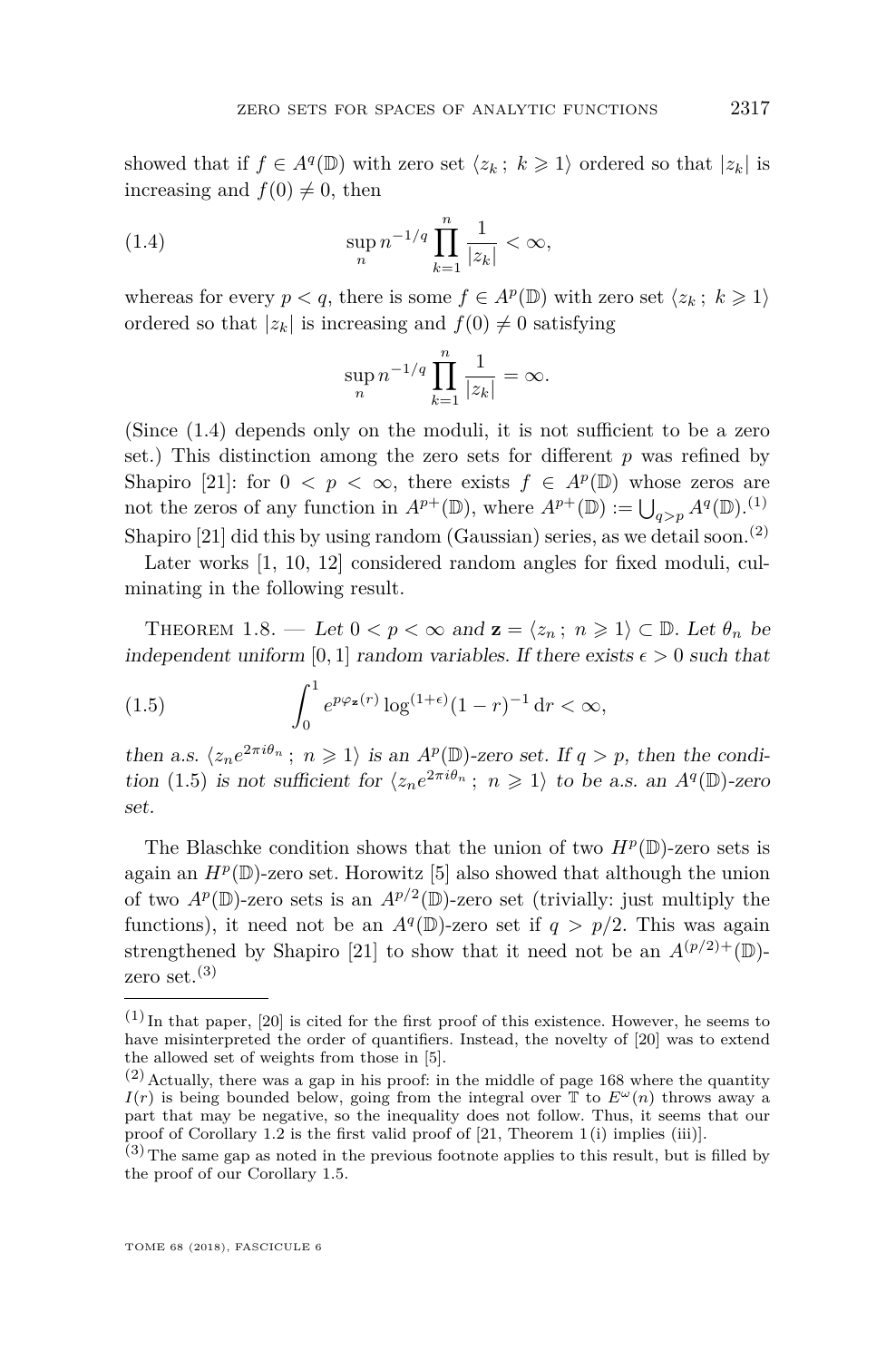Many of the above results were extended to weighted Bergman spaces. For example, for  $(p, \alpha) \in (0, \infty) \times (-1, \infty)$ , Horowitz [\[5\]](#page-16-5) studied the zero sets of the spaces  $A^p_\alpha(\mathbb{D})$ , showing that they were distinct classes of sets for pairs with distinct values of  $(\alpha + 1)/p$ , provided that  $\alpha \geq 0$ . He asked whether it sufficed that the pairs  $(p, \alpha)$  be distinct. The proviso that  $\alpha \geq 0$  was removed by Sedletski<sup>i</sup> [\[17\]](#page-17-12). The full question was answered affirmatively by Sevast'yanov and Dolgoborodov [\[18\]](#page-17-13). Our Corollary [1.2](#page-3-2) easily establishes the full result of [\[18\]](#page-17-13) by using Theorem 1 of [\[11\]](#page-17-14), which implies that for  $\alpha > -1$ ,  $q > 0$ , and  $c_k \geq 0$ ,

$$
\int_0^1 \left( \sum_{k=0}^\infty c_k r^k \right)^q (1-r)^\alpha \, dr < \infty \iff \sum_{n=0}^\infty 2^{-n(\alpha+1)} \left( \sum_{k=2^n}^{2^{n+1}-1} c_k \right)^q < \infty.
$$

In the above expressions, we take  $c_{2k} = a_k^2$  and  $c_{2k+1} = 0$ , and we make a judicious choice of *a<sup>k</sup>* so that the convergence behavior is different for distinct pairs  $(p, \alpha)$  and  $(p', \alpha')$ . The most interesting case is when  $(\alpha +$  $1/p = (\alpha' + 1)/p'$  and  $p < p'$ , which can be handled by taking  $q = p/2$ ,  $a_{2^n}^2 = 2^{2n(\alpha+1)/p} \cdot n^{-2/p}$ , and  $a_k = 0$  when *k* is not a power of 2.

Very little is known about the zero sets of functions in the Bargmann– Fock spaces, even for  $p = 2$ . Zhu [\[24\]](#page-17-1) showed that if  $f \in B^p_\alpha(\mathbb{C})$  with  $f(0) \neq 0$  and we write  $Z(f) = z$  as a sequence in increasing order of modulus, then  $\inf_n |z_n|/\sqrt{n} > 0$ . On the other hand, classical results show that if **z** satisfies  $\sum_{n} |z_n|^{-2} < \infty$ , then there is some  $f \in B^p_\alpha(\mathbb{C})$  with  $Z(f) = z$  (see [\[25,](#page-17-6) Theorem 5.3]).

The paper [\[2\]](#page-16-7) considered particular stationary random point processes and showed that for  $p = 2$ , the critical density for being a  $B_1^2(\mathbb{C})$ -zero set is 1. Zhu [\[25,](#page-17-6) p. 203] gives examples showing that a  $B^2_\alpha(\mathbb{C})$ -zero set and a  $B^2_\alpha(\mathbb{C})$ -uniqueness set can differ by just one point, and that for all  $p, q \in (0, \infty)$  and  $n \in (2/q, \infty) \cap \mathbb{Z}$ , for every nontrivial  $B^p_\alpha(\mathbb{C})$ -zero set  $W$ , removing any *n* points from *W* yields a  $B^q_\alpha(\mathbb{C})$ -zero set.

Our results give new proofs of results of Zhu [\[24,](#page-17-1) [25\]](#page-17-6) and answer his question [\[25,](#page-17-6) p. 202 and 209], showing that the zero sets of  $B^p_\alpha(\mathbb{C})$  depend on *p* for fixed *α*; he had shown that they differ for differing  $\alpha$ , whether or not  $p$  is fixed [\[25,](#page-17-6) Theorem 5.8]. To apply Corollary [1.2](#page-3-2) to Zhu's question, we use the following result of Stokes [\[23\]](#page-17-15): for  $b \ge 0$ ,

<span id="page-8-0"></span>(1.6) 
$$
\lim_{t \to \infty} e^{-t} t^{b} \sum_{n=0}^{\infty} \frac{t^{n}}{\Gamma(n+b)} = 1.
$$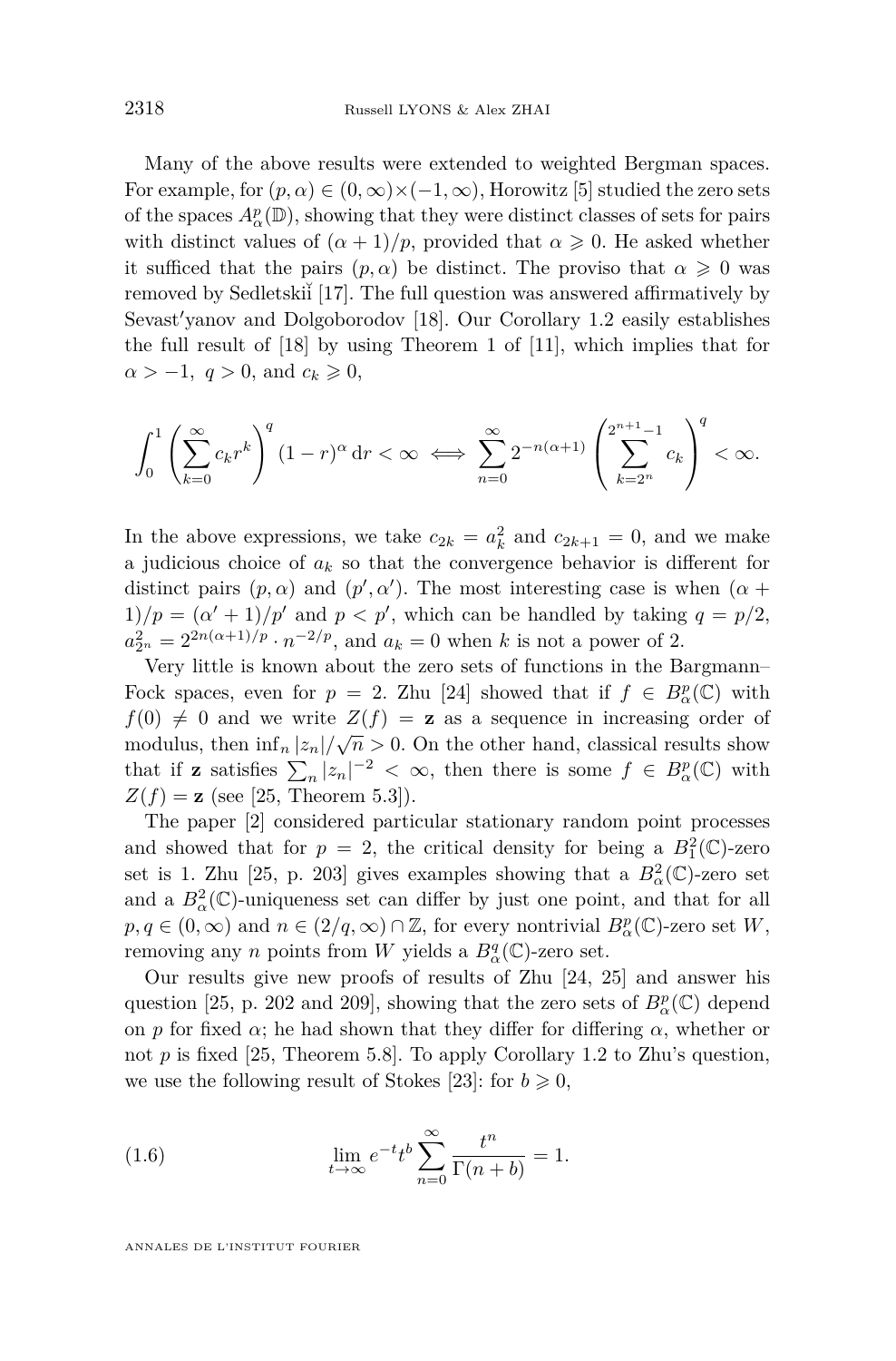Given *α* and *p*, set  $a_n := \sqrt{\alpha^n/\Gamma(n + 2/p)}$  and  $\mathbf{F}(z) := \sum_{n=0}^{\infty} a_n \zeta_n z^n$ , where  $\zeta_n$  are independent complex Gaussian random variables. We ap-ply [\(1.6\)](#page-8-0) with  $b = 2/p$  and  $t = \alpha r^2$ , so that for  $q > 0$  and as  $r \to \infty$ ,

$$
re^{-\frac{q\alpha r^2}{2}}\left(\sum_{n=0}^{\infty}a_n^2r^{2n}\right)^{\frac{q}{2}}\asymp re^{-\frac{q\alpha r^2}{2}}\left(e^{\alpha r^2}r^{-\frac{4}{p}}\right)^{\frac{q}{2}}=r^{1-\frac{2q}{p}}.
$$

Then by [\(1.7\)](#page-10-0) and Theorem [1.1,](#page-2-0) it follows that a.s.  $\mathbf{F} \in \bigcap_{q > p} B^q_\alpha(\mathbb{C})$  and  $Z(\mathbf{F})$  is a  $B_{\alpha}^{p}(\mathbb{C})$ -uniqueness set.

Similarly, for  $b \geq 0$  and  $c \in \mathbb{R}$ , we have the asymptotic

$$
\lim_{t \to \infty} e^{-t} t^b (\log t)^c \sum_{n=0}^{\infty} \frac{t^n}{\Gamma(n+b)(\log n)^c} = 1.
$$

With  $a_n := \sqrt{\alpha^n / (\Gamma(n + 2/p)(\log n)^{4/p})}, \ b = 2/p, \ c = 4/p, \text{ and } t = \alpha r^2,$ we obtain by a similar calculation that a.s.  $\mathbf{F} \in B_{\alpha}^p(\mathbb{C})$  and the only  $f \in$  $\bigcup_{q < p} B^q_\alpha(\mathbb{C})$  with  $Z(f) \supseteq Z(\mathbf{F})$  is  $f \equiv 0$ .

We also strengthen Zhu's result ([\[24\]](#page-17-1) or [\[25,](#page-17-6) Theorem 5.4]) that there is a union of two disjoint  $B^p_\alpha(\mathbb{C})$ -zero sets that is a  $B^p_\alpha(\mathbb{C})$ -uniqueness set. Indeed, by Theorem [1.4](#page-4-0) and Proposition [1.9,](#page-10-1) we can find disjoint  $B^p_\alpha(\mathbb{C})$ zero sets  $Z_1$ ,  $Z_2$  such that the only  $f \in \bigcup_{q > p} B^{q/2}_{2p\alpha/q}(\mathbb{C})$  with  $Z(f) \supseteq Z_1 \cup Z_2$ is  $f \equiv 0$ ; taking  $q := 2p$  gives Zhu's result. (Note that  $B_{2p\alpha/q}^{q/2}(\mathbb{C})$  decreases in *q* by [\[25,](#page-17-6) Corollary 2.8].)

#### **1.2. Shapiro's Approach**

<span id="page-9-2"></span>Consider  $\mathbf{F}(z) := \sum_{n=0}^{\infty} a_n \zeta_n z^n$ , where  $\zeta_n$  are IID standard complex Gaussian random variables and  $a_n > 0$  satisfy  $\limsup_{n \to \infty} a_n^{1/n} \leq 1$ . Because  $\mathbf{E}[\log^+|\zeta_0|]<\infty$ , we also have  $\limsup_{n\to\infty}|\zeta_n|^{1/n}=1$  a.s. by the Borel–Cantelli lemma, whence a.s.  $\mathbf{F}(z)$  converges for all  $z \in \mathbb{D}$  to an analytic function.

Let  $\mu$  be a finite measure with  $r_{\mu} = 1$ . Write  $L^{p+}(\mu) := \bigcup_{q > p} L^q(\mu)$ . Shapiro [\[21\]](#page-17-0) showed that the following are equivalent:

- <span id="page-9-0"></span> $(1)$   $(r \mapsto ||a^{(r)}||_2) \in L^p(\mu) \setminus L^{p+}(\mu);$
- <span id="page-9-1"></span>(2) a.s.  $\mathbf{F} \in A^p(\mu) \setminus A^{p+}(\mu);$
- (3) a.s.  $\mathbf{F} \in A^p(\mu)$  and the only function in  $A^{p+}(\mu)$  that vanishes everywhere that  $\boldsymbol{F}$  does is the 0 function.

In addition, he showed that when [\(1\)](#page-9-0) holds,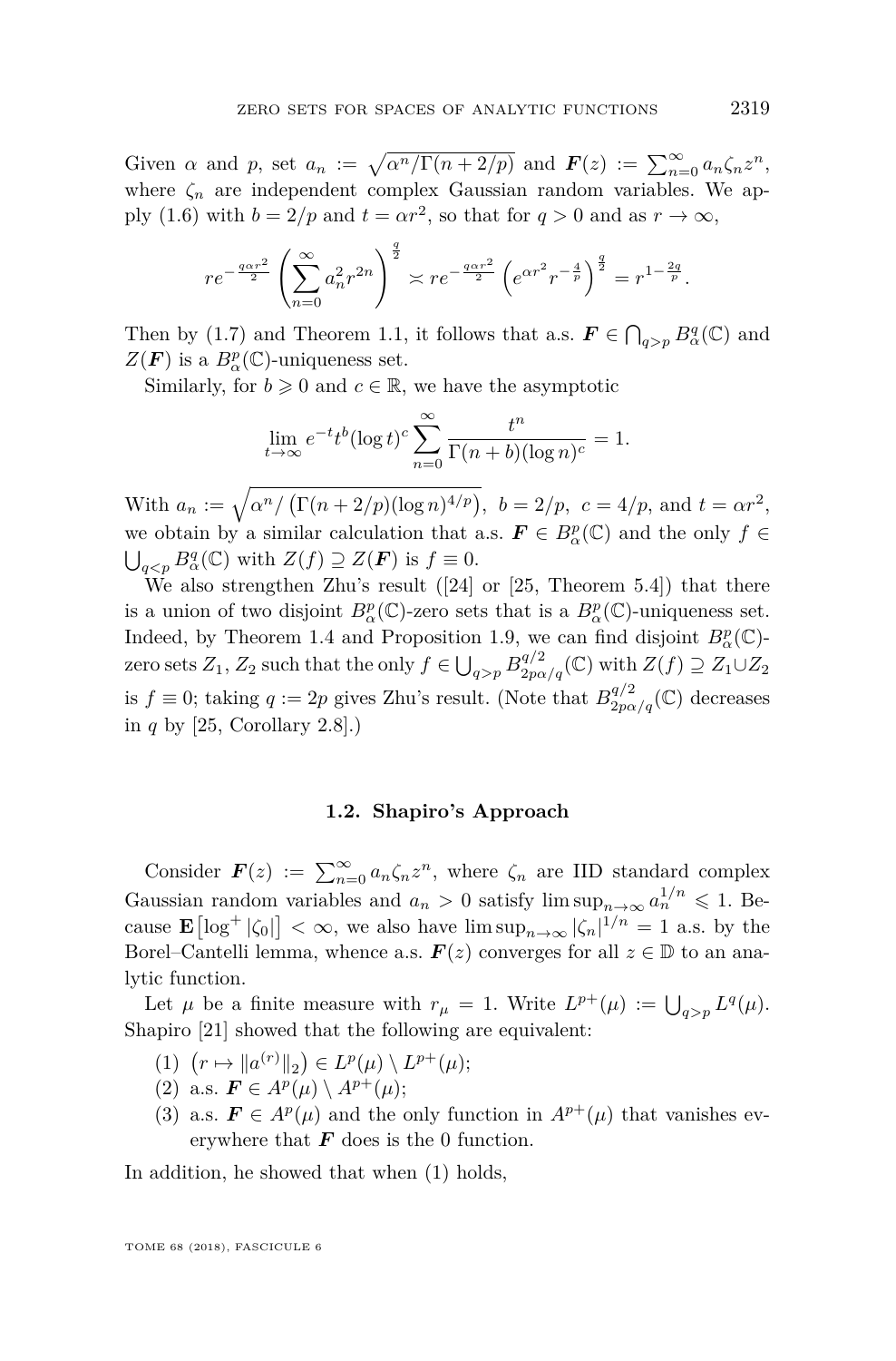a.s.  $\mathbf{F} \pm 1 \in A^p(\mu)$  and the only function in  $A^{(p/2)+}(\mu)$  that vanishes on  $Z(\mathbf{F}^2-1)$  is the 0 function.

He conjectured that the following strengthening holds:

$$
\left(r \mapsto \|a^{(r)}\|_2\right) \notin L^p(\mu) \Longrightarrow
$$
\n*a.s.* the only function in  $A^p(\mu)$  that vanishes on  $Z(\mathbf{F})$   
\n*is the 0 function and the only function in  $A^{p/2}(\mu)$*   
\n*that vanishes on  $Z(\mathbf{F}^2 - 1)$  is the 0 function.*

More generally, he conjectured Theorem [1.4](#page-4-0) when  $r_{\mu} = 1$  and *b* satisfies a certain restriction.

<span id="page-10-0"></span>The equivalence of [\(1\)](#page-9-0) and [\(2\)](#page-9-1) follows from the following equivalence:

(1.7) 
$$
\left(r \mapsto \|a^{(r)}\|_2\right) \in L^p(\mu) \iff \text{a.s. } \mathbf{F} \in A^p(\mu).
$$

(This equivalence is valid for  $r<sub>u</sub> = \infty$  as well.) To see this, note that for each  $z \in \mathbb{D}$ , the random variable  $F(z)$  has the same distribution as  $||a^{(|z|)}||_2 \zeta_0$ . Thus, Tonelli's theorem yields

<span id="page-10-2"></span>(1.8) 
$$
\mathbf{E}\left[\|\boldsymbol{F}\|_{A^p(\mu)}^p\right] = \mathbf{E}\left[|\zeta_0|^p\right] \cdot \int_0^1 \|a^{(r)}\|_2^p \, \mathrm{d}\mu(r).
$$

The forward implication of [\(1.7\)](#page-10-0) is now immediate. The reverse implication is a consequence of [\(1.8\)](#page-10-2) and Fernique's theorem, which tells us that if *F* a.s. belongs to  $A^p(\mu)$ , then there exist some  $c_0, c_1 > 0$  such that  $\mathbf{E}\left[\exp\{c_0\|\mathbf{F}\|_{A^p(\mu)}^{c_1}\}\right] < \infty$  $\mathbf{E}\left[\exp\{c_0\|\mathbf{F}\|_{A^p(\mu)}^{c_1}\}\right] < \infty$  $\mathbf{E}\left[\exp\{c_0\|\mathbf{F}\|_{A^p(\mu)}^{c_1}\}\right] < \infty$ . (See Appendix A for a statement and proof of a general form of Fernique's theorem.)

The usefulness of Shapiro's approach comes partly from his implicit observation that given  $\mu$  and  $p$ , there exists  $(r \mapsto \sum_{n=0}^{\infty} a_n^2 r^{2n}) \in L^{p/2}(\mu)$  $\bigcup_{q>p} L^{q/2}(\mu)$ . This follows from the lemma in Section 3 of [\[20\]](#page-17-11), where he considers analytic functions, not just real power series. For completeness, we give a short proof and extension here.

<span id="page-10-1"></span>PROPOSITION 1.9. — Let  $\mu$  be a finite measure with  $0 < r_{\mu} \leq \infty$ ; if  $r_{\mu} = \infty$ , then assume that  $\int_0^{r_{\mu}} r^n d\mu(r) < \infty$  for every  $n \geq 0$ . For all  $p \in (0, \infty)$ , there exists  $(r \mapsto \sum_{n=0}^{\infty} a_n^2 r^{2n}) \in L^{p/2}(\mu) \setminus \bigcup_{q > p} L^{q/2}(\mu)$ .

Proof. — For each  $M > 0$ , let  $q := p + 1/M$  and let  $s = s(M) < r_{\mu}$  be close enough to  $r_{\mu}$  that  $\mu(s, r_{\mu}) \leqslant M^{-pq/(q-p)}$ . We can find  $N = N(M)$ large enough so that

$$
\int_s^{r_\mu} r^{Np} \, \mathrm{d}\mu(r) \geqslant \frac{1}{2} \int_0^{r_\mu} r^{Np} \, \mathrm{d}\mu(r).
$$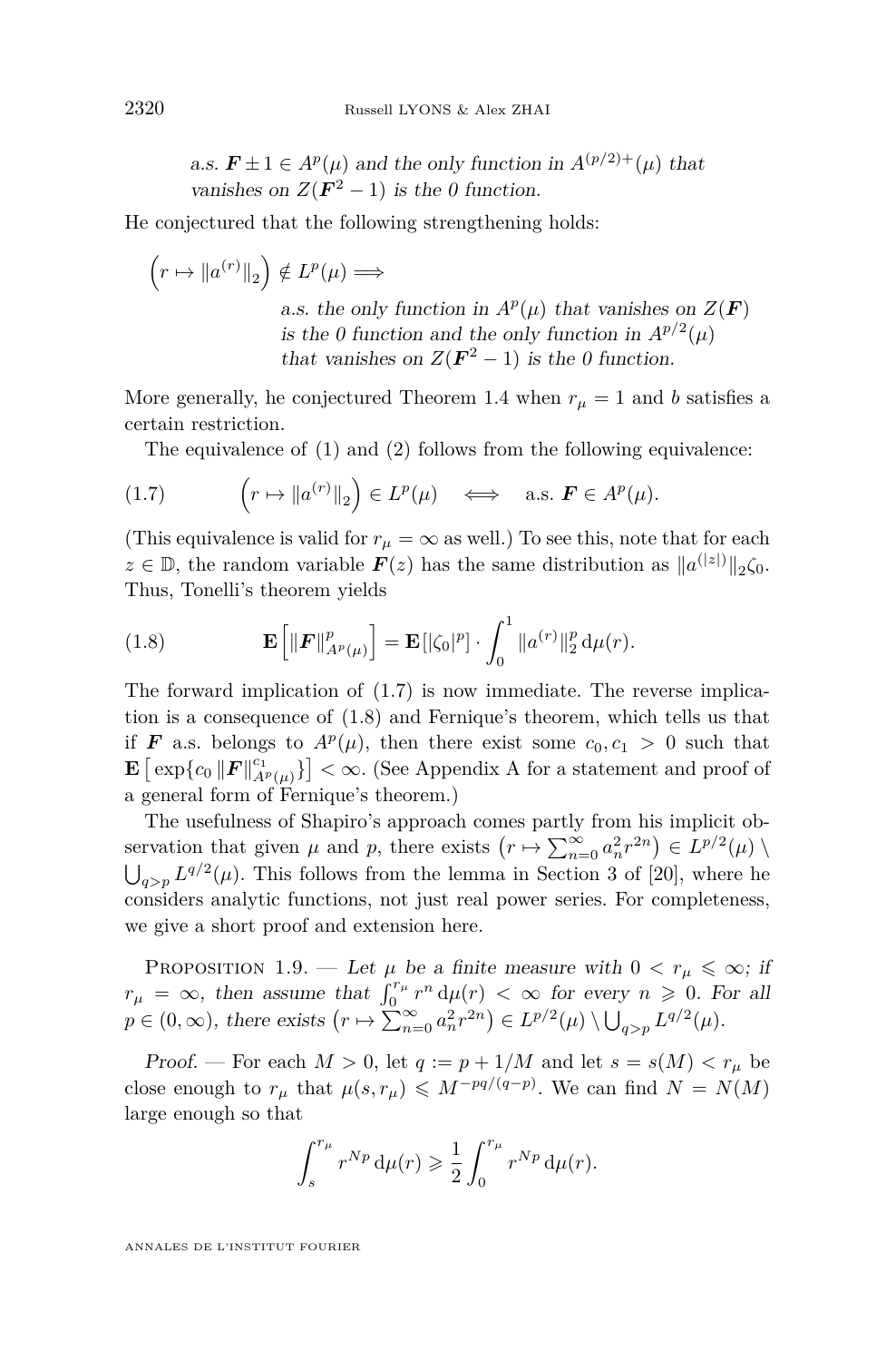We also have by the power-mean inequality that

$$
\left(\int_s^{r_\mu} r^{Nq} d\mu(r)\right)^{\frac{2}{q}} \geqslant \mu(s, r_\mu)^{\frac{2}{q}-\frac{2}{p}} \left(\int_s^{r_\mu} r^{Np} d\mu(r)\right)^{\frac{2}{p}}
$$

$$
\geqslant M^2 \left(\int_s^{r_\mu} r^{Np} d\mu(r)\right)^{\frac{2}{p}}.
$$

Now, let  $n_k := N(2^k)$ , and choose  $b_k > 0$  so that  $\left(\int_0^{r_\mu} b_k^p r^{n_k p} d\mu(r)\right)^{2/p} =$  $1/2^k$ . Then  $\sum_{k=1}^{\infty} b_k^2 r^{2n_k}$  has the desired property: Write

$$
||f||_p := \left(\int_0^{r_{\mu}} |f(r)|^p \, \mathrm{d}\mu(r)\right)^{1/p}.
$$

If  $p \geqslant 2$ , then

$$
\left\| \sum_{k=1}^{\infty} b_k^2 r^{2n_k} \right\|_{p/2} \leqslant \sum_{k=1}^{\infty} \left\| b_k^2 r^{2n_k} \right\|_{p/2} = 1,
$$

while if  $p < 2$ , then

$$
\left\| \sum_{k=1}^{\infty} b_n^2 r^{2n_k} \right\|_{p/2}^{p/2} \leqslant \sum_{k=1}^{\infty} \left\| b_k^2 r^{2n_k} \right\|_{p/2}^{p/2} < \infty.
$$

At the same time, for each  $q > p$ , consider any *j* with  $q > p + 1/2<sup>j</sup>$ . Then

$$
\left\| \sum_{k=1}^{\infty} b_k^2 r^{2n_k} \right\|_{q/2} \geqslant \|b_j^2 r^{2n_j}\|_{q/2} \geqslant b_j^2 2^{2j} \left( \int_{s(2^j)}^{r_{\mu}} r^{n_j p} \, d\mu(r) \right)^{\frac{2}{p}}
$$

$$
\geqslant b_j^2 2^{2j} \left( \frac{1}{2} \int_0^{r_{\mu}} r^{n_j p} \, d\mu(r) \right)^{\frac{2}{p}} = 2^{j-2/p}.
$$

Since this holds for all such *j*, it follows that  $\left\| \sum_{k=1}^{\infty} b_k^2 r^{2n_k} \right\|_{q/2} = \infty$ .  $\Box$ 

#### **2. Proofs**

In this section, we prove Theorem [1.3](#page-3-0) and then indicate the additional steps needed for the more general Theorem [1.6.](#page-4-2) At the end, we prove Theorem [1.7.](#page-5-1)

Proof of Theorem [1.3.](#page-3-0) — Note that the density of |*ζ*0| with respect to Lebesgue measure on  $\mathbb{R}^+$  is  $r \mapsto 2re^{-r^2}$ . It suffices to prove the theorem for  $s < r_{\mu}$ , since the case  $s = r_{\mu}$  follows by taking limits.

TOME 68 (2018), FASCICULE 6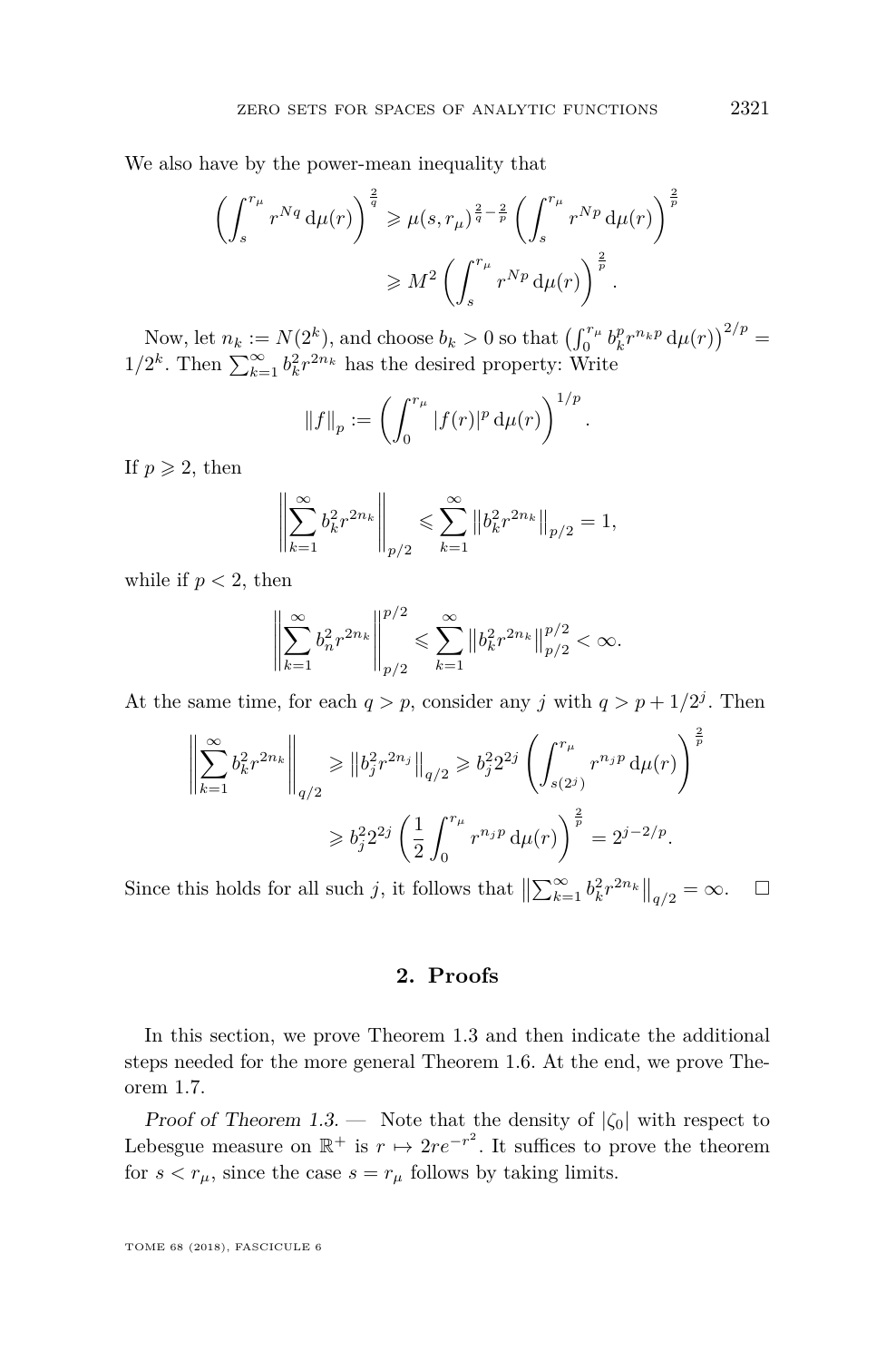Suppose that  $0 \notin Z(f) \supseteq Z(F)$ . Note that  $0 \notin Z(F)$  a.s. Thus, for  $0 < s < r<sub>\mu</sub>$ , we have a.s. by the arithmetic mean-geometric mean inequality and Jensen's formula that

$$
||f||_{A^p(\mu,s)}^p = \int_0^s \int_0^1 |f(re^{2\pi i\theta})|^p d\theta d\mu(r)
$$
  
\n
$$
\geq \int_0^s \exp \int_0^1 \log |f(re^{2\pi i\theta})|^p d\theta d\mu(r)
$$
  
\n
$$
= \int_0^s |f(0)|^p \prod_{z \in Z_s(f)} \max \left\{ \frac{r^p}{|z|^p}, 1 \right\} d\mu(r)
$$
  
\n
$$
\geq \int_0^s |f(0)|^p \prod_{z \in Z_s(F)} \max \left\{ \frac{r^p}{|z|^p}, 1 \right\} d\mu(r)
$$
  
\n
$$
= |f(0)/\mathbf{F}(0)|^p \int_0^s \exp \int_0^1 \log |\mathbf{F}(re^{2\pi i\theta})|^p d\theta d\mu(r).
$$

Therefore,

<span id="page-12-0"></span>
$$
(2.1) \quad \frac{|f(0)|}{\|f\|_{A^p(\mu,s)}} \leq a_0 |\zeta_0| \left( \int_0^s \exp \int_0^1 \log \left| \mathbf{F}(re^{2\pi i\theta}) \right|^p d\theta d\mu(r) \right)^{-1/p}.
$$

Recall that for each *r* and  $\theta$ ,  $\mathbf{F}(re^{2\pi i\theta})$  is a Gaussian random variable with the same distribution as  $||a^{(r)}||_2\zeta_0$ , where  $a_n^{(r)} := a_n r^n$ . Write

$$
\boldsymbol{G}_r(\theta) := \boldsymbol{F}(re^{2\pi i \theta}) / \|a^{(r)}\|_2,
$$

so that  $G_r(\theta)$  is a standard complex Gaussian random variable for each *r* and *θ*. Hölder's inequality and the arithmetic mean-geometric mean inequality yield

<span id="page-12-1"></span>
$$
(2.2) \quad \left(\int_0^s \exp \int_0^1 \log \left| \mathbf{F}(re^{2\pi i\theta}) \right|^p \,d\theta \,d\mu(r) \right)^{-1/p} \n= \left(\int_0^s \|a^{(r)}\|_2^p \exp \int_0^1 \log |\mathbf{G}_r(\theta)|^p \,d\theta \,d\mu(r) \right)^{-1/p} \n\leq \frac{\int_0^s \|a^{(r)}\|_2^p \exp \int_0^1 \log |\mathbf{G}_r(\theta)|^{-1} \,d\theta \,d\mu(r)}{\int_0^s \|a^{(r)}\|_2^p \,d\mu(r) \right)^{1+1/p} \n\leq \frac{\int_0^s \|a^{(r)}\|_2^p \int_0^1 |\mathbf{G}_r(\theta)|^{-1} \,d\theta \,d\mu(r)}{\int_0^s \|a^{(r)}\|_2^p \,d\mu(r) \right)^{1+1/p} }.
$$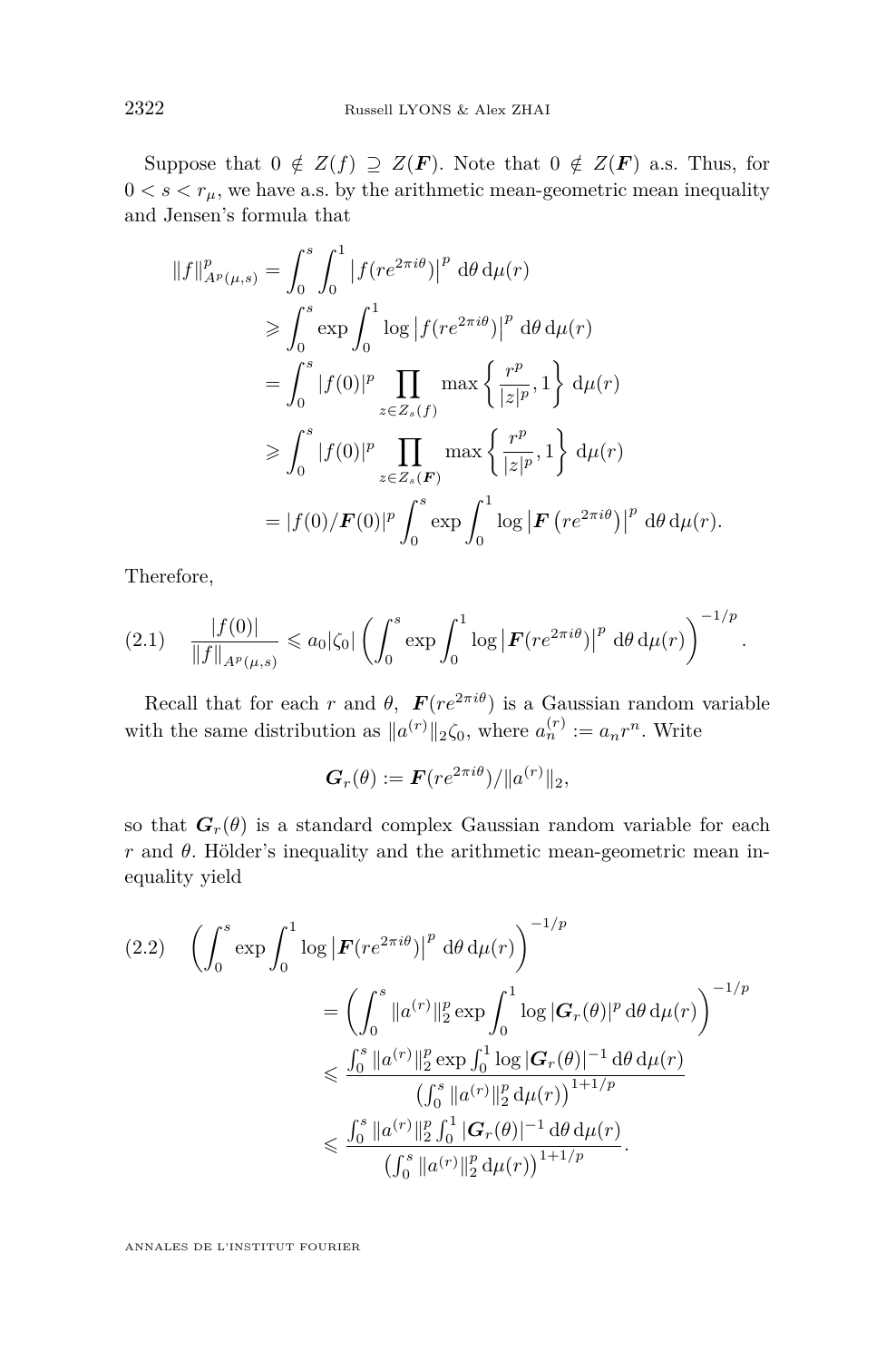Multiplying both sides by  $a_0|\zeta_0|$  and using [\(2.1\)](#page-12-0), we have

<span id="page-13-0"></span>
$$
(2.3) \t\t \t\t \frac{|f(0)|}{\|f\|_{A^p(\mu,s)}} \leqslant \frac{a_0|\zeta_0|\cdot \int_0^s \|a^{(r)}\|_2^p \int_0^1 |\mathbf{G}_r(\theta)|^{-1} d\theta d\mu(r)}{\left(\int_0^s \|a^{(r)}\|_2^p d\mu(r)\right)^{1+1/p}}.
$$

Recall that for each *r* and  $\theta$ ,  $G_r(\theta)$  and  $\zeta_0$  are both standard complex Gaussians, and  $(G_r(\theta), \zeta_0)$  is jointly Gaussian. By a version of Slepian's lemma due to [\[9\]](#page-17-16), we have

$$
\mathbf{E}\left[|\zeta_0|\cdot |\boldsymbol{G}_r(\theta)|^{-1}\right] \leqslant \mathbf{E}\left[|\zeta_0|\right] \cdot \mathbf{E}\left[|\boldsymbol{G}_r(\theta)|^{-1}\right] = 1 \cdot \sqrt{\pi}.
$$

Taking expectations in [\(2.3\)](#page-13-0) and applying the above inequality finishes the proof, except for showing that the maximum on the left-hand side of  $(1.1)$ is achieved and is measurable.

To show these properties, note first that the maximum is achieved because of a standard normal-families argument (compare [\[3,](#page-16-4) p. 120]). Next, for a finite multiset *W*, let  $p_W(z) := \prod_{w \in W} (z - w)$  be the monic polynomial whose zeros are *W* (with multiplicity). For any analytic function *f* whose zeros include *W*, the function  $f/p_W$  is analytic. Therefore,

$$
\max \left\{ \frac{|f(0)|}{\|f\|_{A^p(\mu,s)}} \, ; \, 0 \neq f \in A(\mu), \, Z(f) \supset Z_s(\mathbf{F}) \right\}
$$
\n
$$
= \max \left\{ \frac{|f(0)p_{Z_s(\mathbf{F})}(0)|}{\|fp_{Z_s(\mathbf{F})}\|_{A^p(\mu,s)}} \, ; \, 0 \neq f \in A(\mu) \right\}.
$$

Restricting to polynomials *f* with rational coefficients, we see that this maximum is measurable provided  $p_{Z_s(F)}$  is measurable. Now there is a measurable set (of probability 0) where  $\limsup |\zeta_n|^{1/n} > 1$ ; off of this set,  $Z_s(\mathbf{F})$  is finite and can be determined by looking at the values of **F** on a fixed, countable, dense set of points, thereby proving the desired measurability.  $\Box$ 

Remark  $2.1.$  — In fact, Theorem [1.1](#page-2-0) may be deduced directly from  $(2.2)$ without using Slepian's lemma: Simply take expectations of both sides and which disting Stephan 5 tends. Simply take expectations of Sequence the facts that  $\mathbf{E}[|\mathbf{G}_r(\theta)|^{-1}] = \sqrt{\pi}$  and  $|\zeta_0| < \infty$  to obtain

$$
\mathbf{E}\left[\left(\int_0^s \exp \int_0^1 \log \left|F(re^{2\pi i\theta})\right|^p \, {\rm d}\theta \, {\rm d}\mu(r)\right)^{-1/p}\right] \leqslant \frac{\sqrt{\pi}}{\left(\int_0^s \|a^{(r)}\|_2^p \, {\rm d}\mu(r)\right)^{1/p}}.
$$

As  $s \uparrow r_{\mu}$ , the right-hand side tends to 0, which already gives Theorem [1.1](#page-2-0) via [\(2.1\)](#page-12-0).

TOME 68 (2018), FASCICULE 6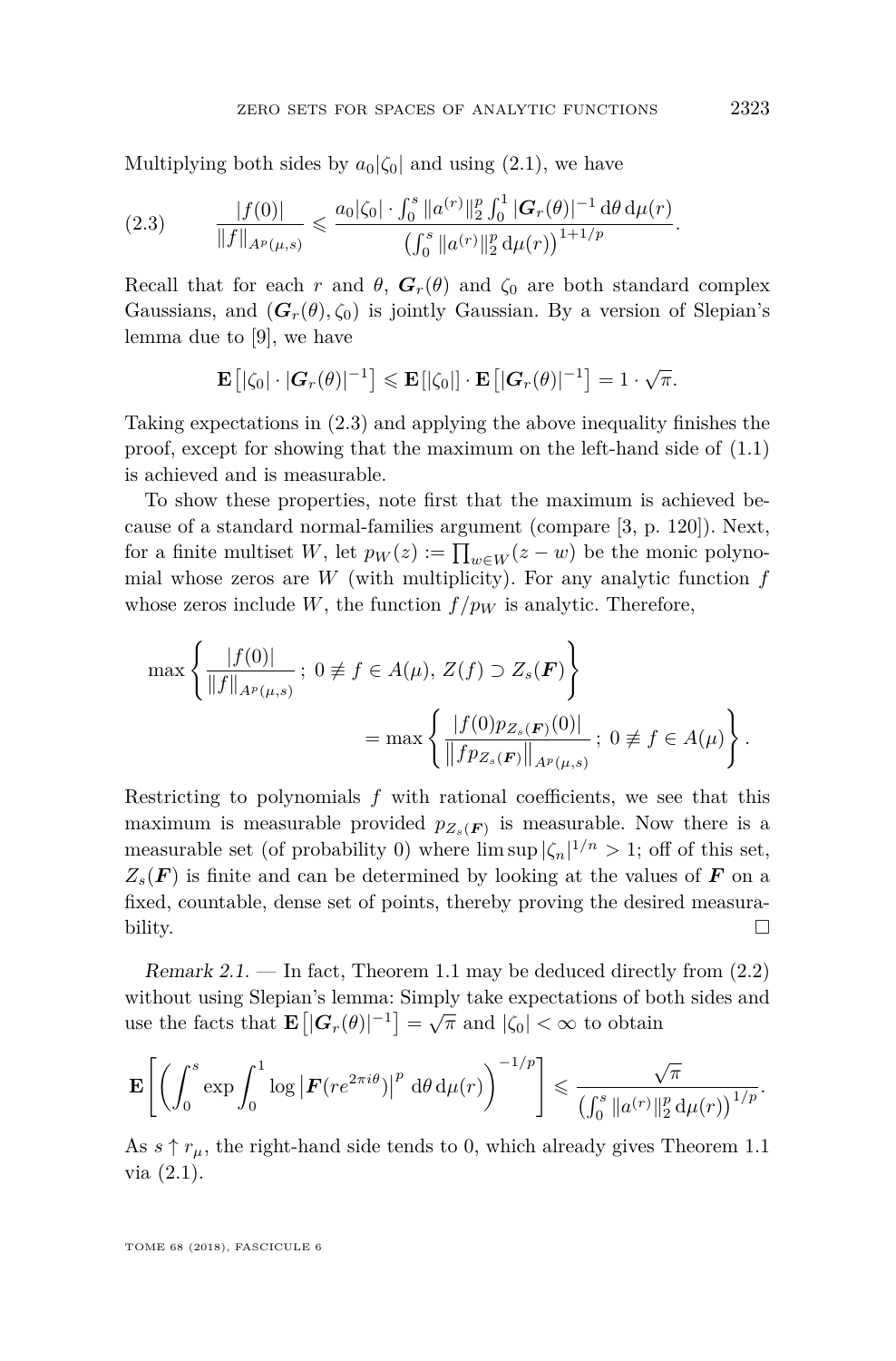Proof of Theorem [1.6.](#page-4-2) — We may assume that  $a_0 \neq 0$ . Suppose that  $0 \notin Z(f) \supseteq Z(\mathbf{F})$ . As before, we have for  $0 < s < r_{\mu}$ 

$$
\left(\frac{|f(0)|}{\|f\|_{A^{p/N}(\mu,s)}}\right)^{1/N} \leqslant |a_0^N \zeta_0^N + b(0)|^{1/N}.
$$

$$
\left(\int_0^s \exp \int_0^1 \log |F(re^{2\pi i\theta})^N + b(re^{2\pi i\theta})|^{p/N} d\theta d\mu(r)\right)^{-1/p}.
$$

Write

$$
\boldsymbol{H}_r(\theta) := \left| \boldsymbol{F}(re^{2\pi i \theta})^N + b(re^{2\pi i \theta}) \right| / \|a^{(r)}\|_2^N
$$

*.*

In the same way as before, we obtain

<span id="page-14-0"></span>
$$
(2.4) \quad \left(\int_0^s \exp \int_0^1 \log |\mathbf{F}(re^{2\pi i\theta})^N + b(re^{2\pi i\theta})|^{p/N} d\theta d\mu(r)\right)^{-1/p}
$$

$$
= \left(\int_0^s \|a^{(r)}\|_2^p \exp \int_0^1 \log \mathbf{H}_r(\theta)^{p/N} d\theta d\mu(r)\right)^{-1/p}
$$

$$
\leq \frac{\int_0^s \|a^{(r)}\|_2^p \exp \int_0^1 \log \mathbf{H}_r(\theta)^{-1/N} d\theta d\mu(r)}{\left(\int_0^s \|a^{(r)}\|_2^p \int_0^1 \mathbf{H}_r(\theta)^{-1/N} d\theta d\mu(r)\right)}
$$

$$
\leq \frac{\int_0^s \|a^{(r)}\|_2^p \int_0^1 \mathbf{H}_r(\theta)^{-1/N} d\theta d\mu(r)}{\left(\int_0^s \|a^{(r)}\|_2^p d\mu(r)\right)^{1+1/p}}.
$$

We have for any *β* that

$$
\mathbf{E}\left[\mathbf{H}_r(\theta)^{-\beta}\right] = \mathbf{E}\left[|\zeta_0^N + b(re^{2\pi i\theta})/||a^{(r)}||_2^N|^{-\beta}\right].
$$

Now  $ζ_0^N$  has density *ρ*: *z* → *c*|*z*|<sup>-2(*N*−1)/*N e*<sup>-|*z*|<sup>2</sup></sup> (with respect to area mea-</sup> sure  $\lambda_2$ , for some constant *c*) that is decreasing in |*z*|. Therefore, given any  $\alpha \in \mathbb{C}$ , the rearrangement inequality of Hardy and Littlewood yields

$$
\mathbf{P}\left[|\zeta_0^N| < r\right] = \int_{|z| < r} \rho(z) \, d\lambda_2(z) \geqslant \int_{|z-\alpha| < r} \rho(z) \, d\lambda_2(z) \\
= \mathbf{P}\left[|\zeta_0^N - \alpha| < r\right],
$$

which is to say that  $|\zeta_0^N|$  is stochastically dominated by  $|\zeta_0^N - \alpha|$ . Thus, for all  $0 < \beta < 2/N$ ,

<span id="page-14-1"></span>
$$
\mathbf{E}\left[|\zeta_0^N - \alpha|^{-\beta}\right] \leqslant \mathbf{E}\left[|\zeta_0^N|^{-\beta}\right] = \int_0^\infty \frac{e^{-t}}{t^{\beta N/2}} dt = \Gamma(1 - \beta N/2).
$$

Therefore,

(2.5) 
$$
\mathbf{E}\left[\mathbf{H}_r(\theta)^{-\beta}\right] \leq \Gamma(1-\beta N/2).
$$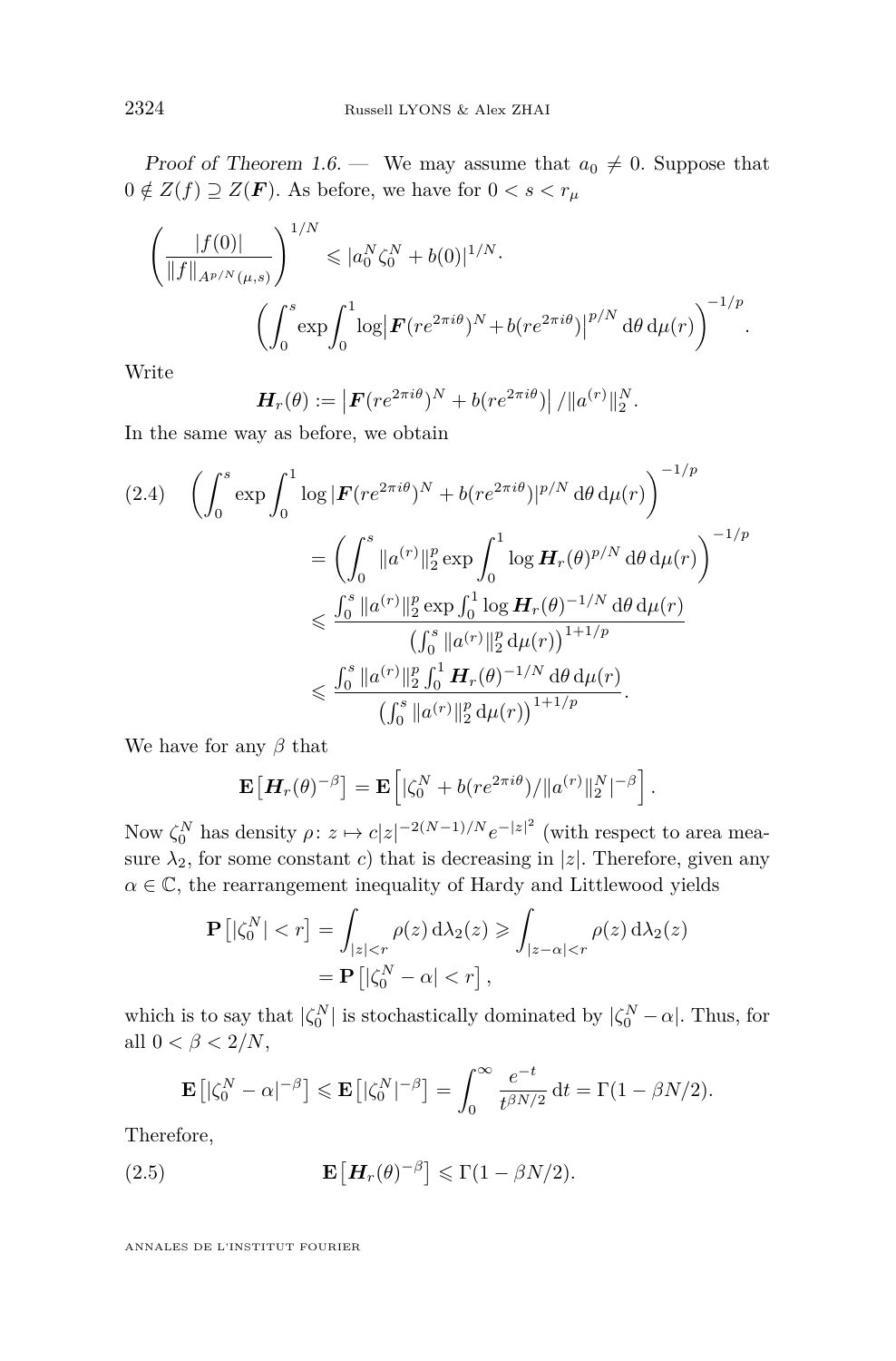Multiply both sides of the inequality  $(2.4)$  by  $|a_0^N \zeta_0^N + b(0)|^{1/N}$  and use Hölder's inequality to bound the resulting expectation:

$$
\mathbf{E}\left[|a_0^N \zeta_0^N + b(0)|^{1/N} \cdot \mathbf{H}_r(\theta)^{-1/N}\right] \leq \mathbf{E}\left[|a_0^N \zeta_0^N + b(0)|^4\right]^{\frac{1}{4N}} \mathbf{E}\left[\mathbf{H}_r(\theta)^{-4/(4N-1)}\right]^{\frac{4N-1}{4N}}
$$
  

$$
\leq (a_0^{4N}(2N)! + 4|b(0)|^2 a_0^{2N} N! + |b(0)|^4)^{1/4N} \Gamma\left(\frac{2N-1}{4N-1}\right)^{\frac{4N-1}{4N}},
$$

where in the last inequality, we used  $(2.5)$  with  $\beta := 4/(4N - 1)$ .

Proof of Theorem [1.7.](#page-5-1) — We established  $(1.3)$  during the proof of The-orem [1.3,](#page-3-0) where we rely on [\(1.8\)](#page-10-2) and the fact that  $\mathbf{E} [|\zeta_0|^p] = \Gamma(1 + p/2)$  for an equivalent expression on the right-hand side. That [\(2\)](#page-5-3) implies [\(3\)](#page-5-4) follows from the arithmetic mean-geometric mean inequality. That [\(3\)](#page-5-4) implies [\(1\)](#page-5-5) and  $(1)$  implies  $(4)$  are obvious. That  $(4)$  implies  $(2)$  follows from  $(1.3)$  with  $s = R$ .

#### **Appendix A. Fernique's Theorem**

<span id="page-15-0"></span>We present here a general version of Fernique's theorem, not only for use in deriving the background in Subsection [1.2,](#page-9-2) but also for comparison with our Theorem [1.7.](#page-5-1)

THEOREM  $A.1.$  — Let *V* be a separable topological vector space. Let  $\phi: V \to [0, \infty]$  be Borel measurable,  $c \in [1, \infty)$ , and  $c_1, c_2 \in (1, \infty)$  satisfy for all  $x, y \in V$  that  $\phi(-x) = \phi(x), c_2\phi(x) \leq \phi(\sqrt{2}x) \leq c_1\phi(x),$  and  $\phi(x + y) \leq c(\phi(x) + \phi(y))$ . Let *X* be a random variable with values in *V* such that if *Y* has the same distribution as *X* and is independent of *X*, then  $(\phi(X), \phi(Y))$  has the same joint distribution as  $(\phi((X - Y)/\sqrt{2}),$  $\phi((X+Y)/\sqrt{2})$ . If  $\mathbf{P}[\phi(X) < \infty] = 1$ , then there are some  $\alpha, \beta > 0$  so that  $\mathbf{E}\left[e^{\alpha\phi(X)^\beta}\right] < \infty$ .

Proof. — Suppose that  $\phi\left(\frac{x-y}{x}\right)$ √  $\overline{2}$ )  $\leqslant \tau$  and  $\phi ((x+y)/$ √  $\overline{2})$  > t. Then  $\phi(x - y) \leq c_1 \tau$  and  $\phi(x + y) > c_2 t$ . Also,  $\phi(2y) = \phi(\sqrt{\tau})$  $\overline{2}^2 y$ )  $\leqslant c_1^2 \phi(y)$ , whence  $\phi(x+y) \leq c\phi(x-y) + cc_1^2\phi(y)$ . Therefore  $\phi(y) > (c_2t - cc_1\tau)/(cc_1^2)$ .

TOME 68 (2018), FASCICULE 6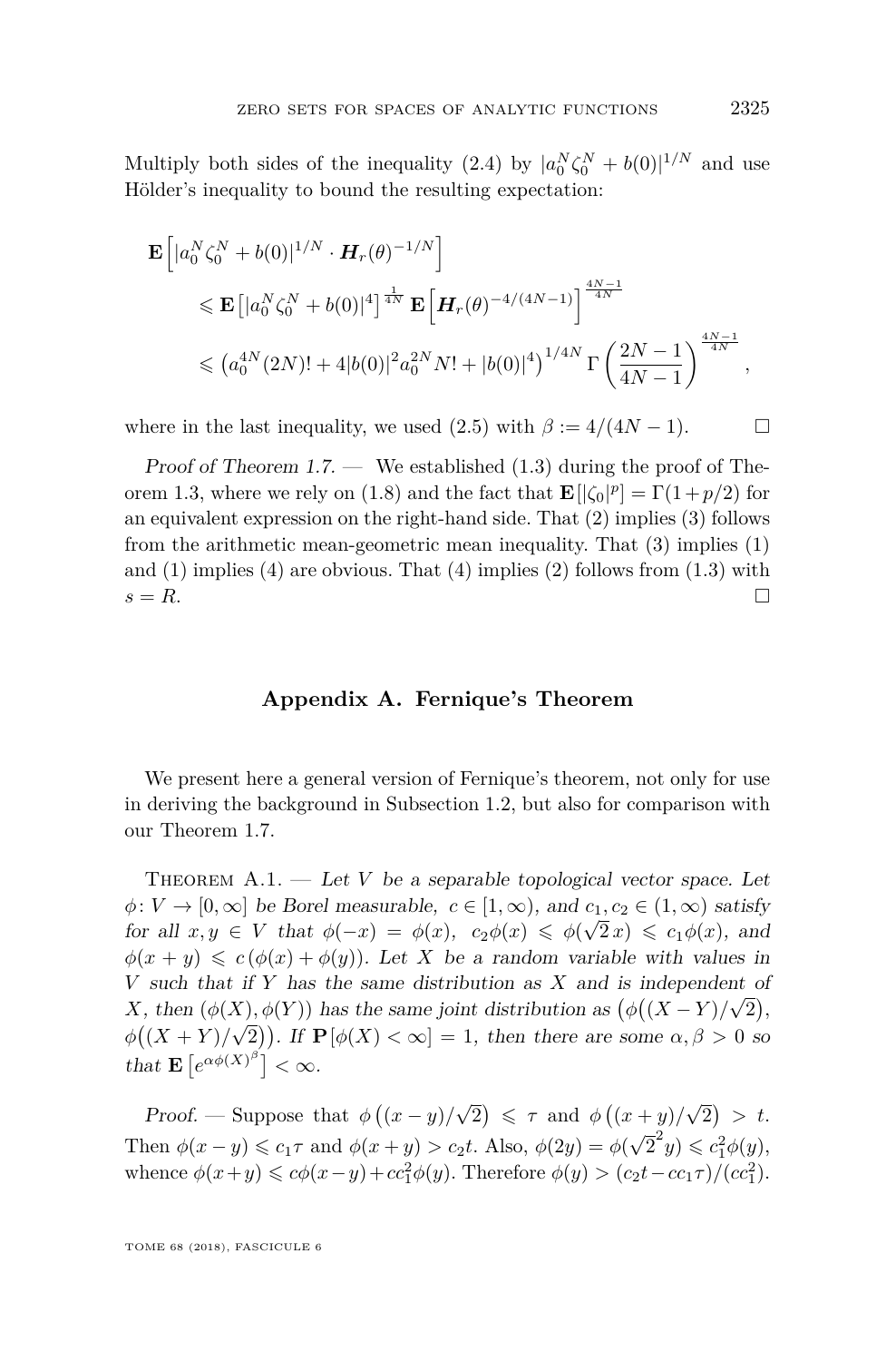Symmetry gives the same lower bound on  $\phi(x)$ . It follows that

<span id="page-16-8"></span>(A.1) 
$$
\mathbf{P}[\phi(X) \leq \tau] \mathbf{P}[\phi(Y) > t]
$$
  
\n
$$
= \mathbf{P} \left[ \phi \left( (X - Y)/\sqrt{2} \right) \leq \tau, \phi \left( (X + Y)/\sqrt{2} \right) > t \right]
$$
\n
$$
\leq \mathbf{P} \left[ \phi(X) > (c_2 t - c_1 \tau) / (c c_1^2) \right]^2.
$$

Choose  $\tau < \infty$  so that  $P[\phi(X) \leq \tau] \geq e/(1+e)$ . Define recursively  $t_0 :=$  $(cc_1/c_2)\tau \geq \tau$  and  $t_{n+1} := (cc_1^2/c_2)t_n + t_0$ ; thus,

$$
t_n = \frac{(cc_1^2/c_2)^{n+1} - 1}{cc_1^2/c_2 - 1} t_0 < c_3 (cc_1^2/c_2)^n t_0
$$

for some constant  $c_3 < \infty$ . The display [\(A.1\)](#page-16-8) yields

$$
\mathbf{P}[\phi(X) > t_{n+1}] = \mathbf{P}[\phi(Y) > t_{n+1}] \leq \frac{1+e}{e} \mathbf{P}[\phi(X) > t_n]^2,
$$

whence if we write  $y_n := \frac{1+e}{e} \mathbf{P}[\phi(X) > t_n]$ , then  $y_{n+1} \leq y_n^2$ , and so  $y_n \leq$  $y_0^{2^n} \leqslant e^{-2^n}$ . Therefore,

$$
\mathbf{P}\left[\phi(X) > c_3 (c c_1^2 / c_2)^n t_0\right] \leqslant e^{-2^n} = e^{-(c c_1^2 / c_2)^{\beta n}},
$$

where  $\beta := \log 2/\log(c c_1^2/c_2) > 0$ . This means that

$$
\mathbf{P}\left[\phi(X) > t\right] \leqslant e^{-c_4 t^{\beta}}
$$

for some  $c_4 > 0$  and all  $t \geq t_0$ . With  $\alpha := c_4/2$ , the conclusion may be verified via integration by parts.

#### BIBLIOGRAPHY

- <span id="page-16-6"></span>[1] G. Bomash, "A Blaschke-type product and random zero sets for Bergman spaces", Ark. Mat. **30** (1992), no. 1, p. 45-60.
- <span id="page-16-7"></span>[2] G. P. CHISTYAKOV, YU. I. LYUBARSKII & L. A. PASTUR, "On completeness of random exponentials in the Bargmann-Fock space", J. Math. Phys. **42** (2001), no. 8, p. 3754-3768.
- <span id="page-16-4"></span>[3] P. DUREN & A. SCHUSTER, Bergman Spaces, Mathematical Surveys and Monographs, vol. 100, American Mathematical Society, 2004, x+318 pages.
- <span id="page-16-3"></span>[4] H. Hedenmalm, B. Korenblum & K. Zhu, Theory of Bergman Spaces, Graduate Texts in Mathematics, vol. 199, Springer, 2000, x+286 pages.
- <span id="page-16-5"></span>[5] C. Horowitz, "Zeros of functions in the Bergman spaces", Duke Math. J. **41** (1974), p. 693-710.
- <span id="page-16-2"></span>[6] J. B. Hough, M. Krishnapur, Y. Peres & B. Virág, Zeros of Gaussian Analytic Functions and Determinantal Point Processes, University Lecture Series, vol. 51, American Mathematical Society, 2009, x+154 pages.
- <span id="page-16-0"></span>[7] M. Kac, "On the average number of real roots of a random algebraic equation", Bull. Am. Math. Soc. **49** (1943), p. 314-320.
- <span id="page-16-1"></span>[8] ——— , "A correction to "On the average number of real roots of a random algebraic equation"", Bull. Am. Math. Soc. **49** (1943), p. 938.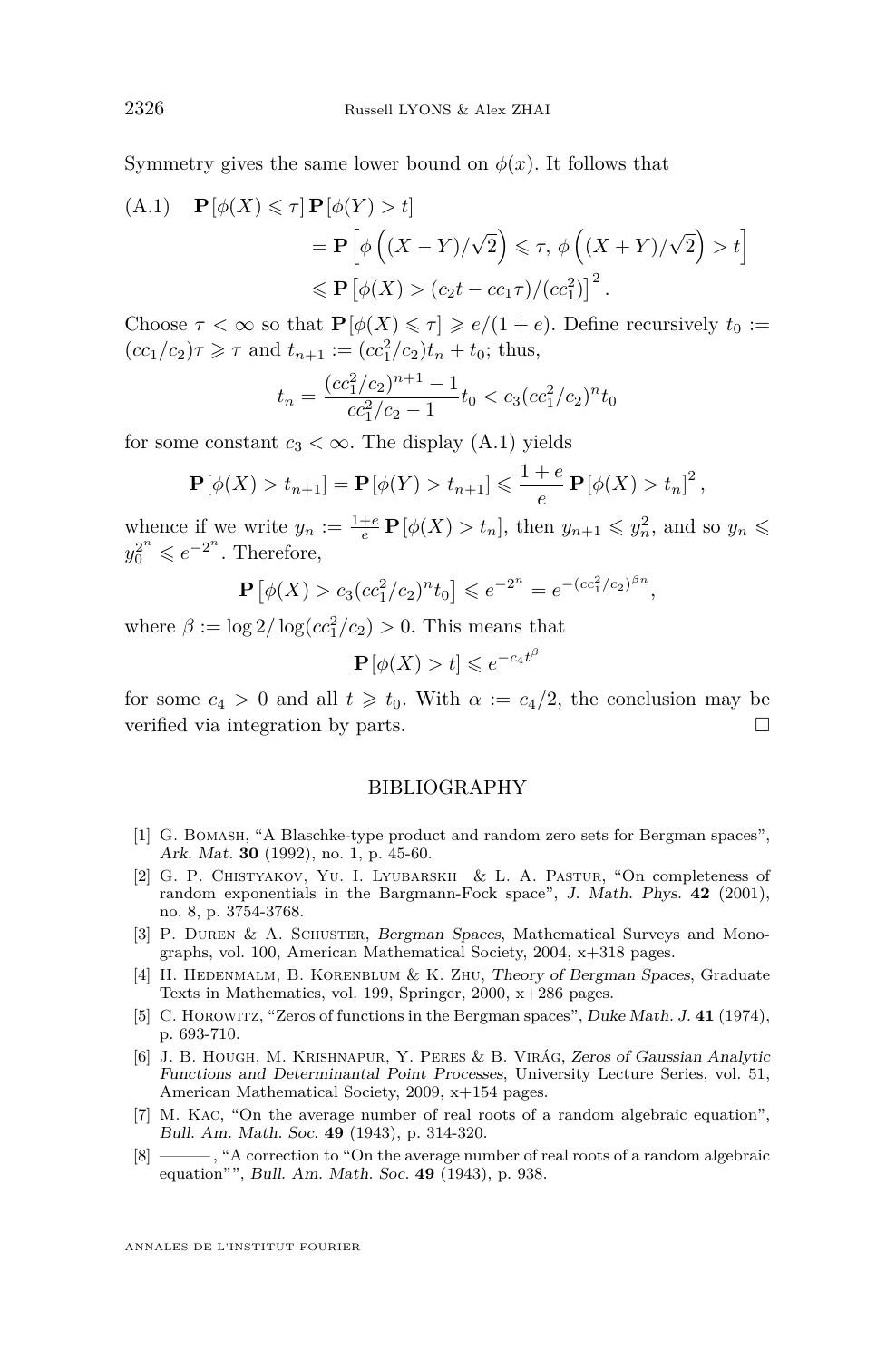- <span id="page-17-16"></span>[9] J.-P. Kahane, "Une inégalité du type de Slepian et Gordon sur les processus gaussiens", Isr. J. Math. **55** (1986), no. 1, p. 109-110.
- <span id="page-17-9"></span>[10] E. LeBlanc, "A probabilistic zero set condition for the Bergman space", Mich. Math. J. **37** (1990), no. 3, p. 427-438.
- <span id="page-17-14"></span>[11] M. MATELJEVIĆ & M. PAVLOVIĆ, "L<sup>p</sup>-behavior of power series with positive coefficients and Hardy spaces", Proc. Am. Math. Soc. **87** (1983), no. 2, p. 309-316.
- <span id="page-17-10"></span>[12] M. Nowak & P. Waniurski, "Random zero sets for Bergman spaces", Math. Proc. Camb. Philos. Soc. **134** (2003), no. 2, p. 337-345.
- <span id="page-17-2"></span>[13] R. E. A. C. Paley & N. Wiener, Fourier Transforms in the Complex Domain, American Mathematical Society Colloquium Publications, vol. 19, American Mathematical Society, 1934,  $x+184$  pages.
- <span id="page-17-7"></span>[14] Y. Peres & B. Virág, "Zeros of the i.i.d. Gaussian power series: a conformally invariant determinantal process", Acta Math. **194** (2005), no. 1, p. 1-35.
- <span id="page-17-3"></span>[15] S. O. Rice, "Mathematical analysis of random noise", Bell System Tech. J. **23** (1944), p. 282-332.
- <span id="page-17-4"></span>[16] ——— , "Mathematical analysis of random noise", Bell System Tech. J. **24** (1945), p. 46-156.
- <span id="page-17-12"></span>[17] A. M. SEDLETSKIĬ, "Zeros of analytic functions of the classes  $A^p_{\infty}$ ", in Current Problems in Function Theory (Russian) (Teberda, 1985), Rostov. Gos. Univ., 1987, p. 24-29, 177.
- <span id="page-17-13"></span>[18] E. A. SEVAST'YANOV & A. A. DOLGOBORODOV, "Zeros of functions in weighted spaces with mixed norm", Math. Notes **94** (2013), no. 1-2, p. 266-280, Translation of Mat. Zametki **94** (2013), no. 2, p. 279–294.
- <span id="page-17-8"></span>[19] H. S. Shapiro & A. L. Shields, "On the zeros of functions with finite Dirichlet integral and some related function spaces", Math. Z. **80** (1962), p. 217-229.
- <span id="page-17-11"></span>[20] J. H. Shapiro, "Zeros of functions in weighted Bergman spaces", Mich. Math. J. **24** (1977), no. 2, p. 243-256.
- <span id="page-17-0"></span>[21] ——— , "Zeros of random functions in Bergman spaces", Ann. Inst. Fourier **29** (1979), no. 4, p. 159-171.
- <span id="page-17-5"></span>[22] M. SODIN, "Zeroes of Gaussian analytic functions", in European Congress of Mathematics, European Mathematical Society, 2005, p. 445-458.
- <span id="page-17-15"></span>[23] G. G. Stokes, "Note on the determination of arbitrary constants which appear as multipliers of semi-convergent series", Proc. Camb. Philos. Soc. **VI** (1889), p. 362- 366.
- <span id="page-17-1"></span>[24] K. Zhu, "Zeros of functions in Fock spaces", Complex Variables Theory Appl. **21** (1993), no. 1-2, p. 87-98.
- <span id="page-17-6"></span>[25] ——— , Analysis on Fock Spaces, Graduate Texts in Mathematics, vol. 263, Springer, 2012, x+344 pages.

Manuscrit reçu le 10 mai 2017, révisé le 16 juin 2017, accepté le 7 novembre 2017.

Russell LYONS Department of Mathematics 831 E. 3rd St. Indiana University Bloomington, IN 47405-7106 (USA) [rdlyons@indiana.edu](mailto:rdlyons@indiana.edu)